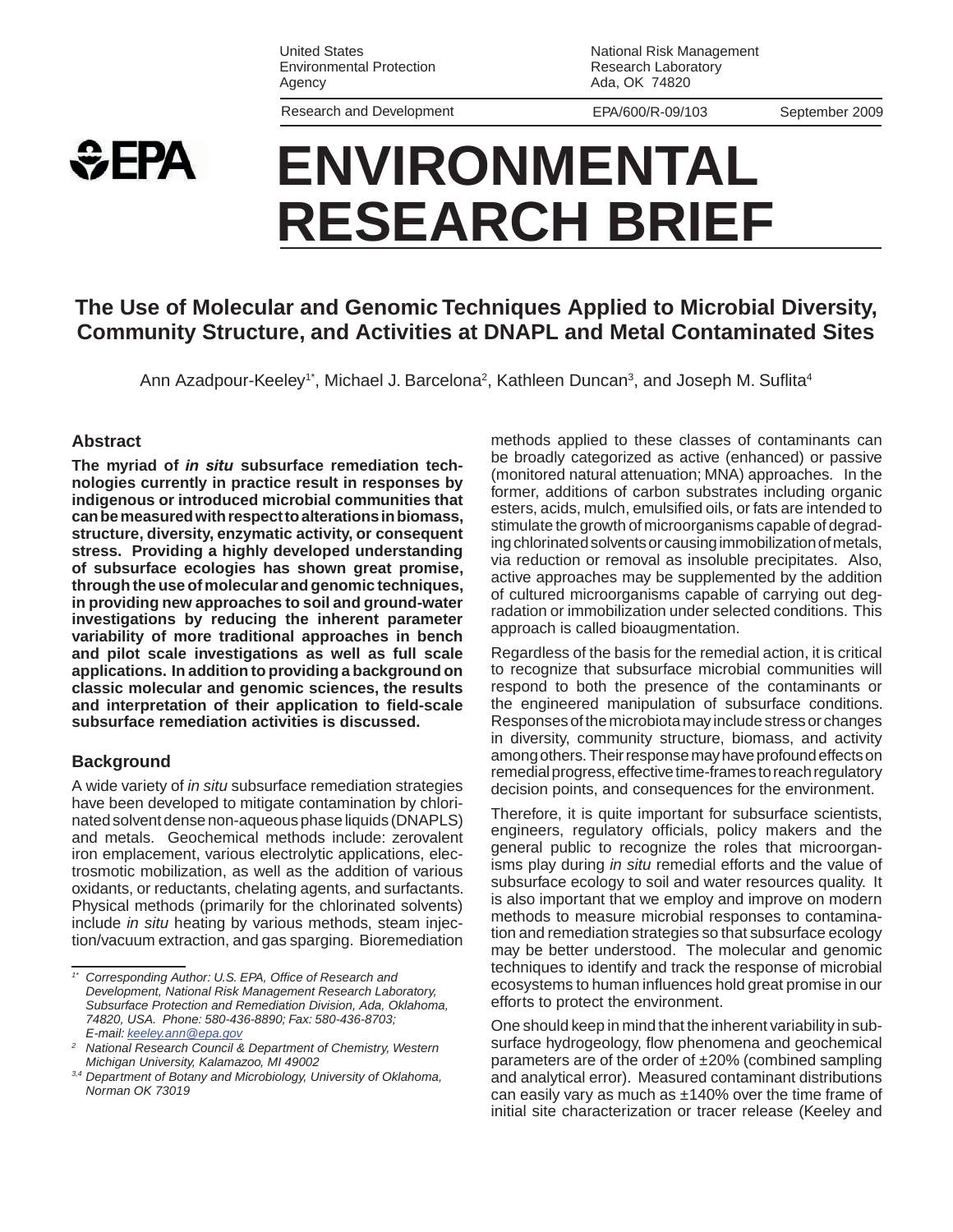Barcelona, 2006). Therefore we should carefully consider over time and space. how the measures of microbial responses to the presence of contaminants might be expected to vary considerably

 these techniques to draw site-specific inferences. The purpose of this document is to provide an overview of the molecular and genetic techniques applicable in groundwater investigations and to present examples of the use of

#### **Overview of Molecular and Genomic Analysis Methods**

 involved isolation followed by culturing the organisms. These ronments, particularly when they are contaminated. Viable Classical techniques to identify, measure, or estimate aspects of soil and subsurface microbial ecology (i.e., characterizing strains, active biomass, diversity, etc.) normally methods are inadequate for complex soil or sediment enviamounts of bacteria in environmental samples determined

 microorganisms and their impact on the environment. with classical culturing methods represent only a small fraction (0.1 to 10%) of the active microbial community (Amann et al., 1995; White et al., 1997). In the last twenty years, improvements in instrumentation, more selective and specific methods, as well as advanced statistical and mathematical interpretational tools have been developed. This progress has given subsurface scientists exciting opportunities to improve our understanding of indigenous

It should be clear that a major challenge in creating or utilizing an environmental diagnostic tool is to target and identify relevant biomarkers to provide the desired resolution (i.e., sensitivity and specificity). A biomarker however can be defined as any molecule that is specific to the microorganism(s) or the process of interest. A list of molecular and genomic tools is provided in Table 1. Most techniques target nucleic acids; however lipids and proteins are other targets with promising expansion in environmental settings (Table 1).

#### **Table 1.** Selected Molecular and Genomic Techniques Applied at Hazardous Waste Sites

| <b>Target</b>  | <b>Technique</b>              | <b>Observations</b>                                                                                                                                                                                                         | References                                                        |
|----------------|-------------------------------|-----------------------------------------------------------------------------------------------------------------------------------------------------------------------------------------------------------------------------|-------------------------------------------------------------------|
|                | <b>Molecular</b>              |                                                                                                                                                                                                                             |                                                                   |
| Lipids         | <b>PLFA</b>                   | Sensitive and quantitative approach with available<br>database support; knowledge of process-specific<br>biomarkers and sophisticated and expensive equipment<br>required. * (y), ** (y), *** (y)                           | Chang et al. (2001)<br>Appl. Environ. Microbiol.<br>67:3149-3160. |
| Contaminants   | <b>CSIA</b>                   | In situ monitoring tool, analyzes naturally occurring<br>isotope ratios (C, N, H, and O) of dissolved contaminants,<br>sophisticated and expensive equipment required. * (y),<br>** $(y)$ , *** $(y)$                       | Meckenstock et al.<br>(2004) J. Contam. Hydrol.<br>75: 215-255.   |
| Proteins       | Dehydrogenase<br>Enzyme Assay | Quantitative and inexpensive approach, time-consuming,<br>useful for anaerobic soil and sediment metabolic<br>monitoring. * (y), ** (y), *** (y)                                                                            | Skujins & McLaren<br>$(1967)$ Science<br>22(158):1569-1570.       |
| <b>Genomic</b> |                               |                                                                                                                                                                                                                             |                                                                   |
| 16S/fg         | <b>Direct PCR</b>             | Qualitative conventional approach, provide consistent<br>information. $*(n)$ , $** (y)$ , $** (y)$                                                                                                                          | Major et al. (2002) Environ.<br>Sci. Technol. 36:5106-5116.       |
| 16S/fg         | Nested PCR                    | To enhance sensitivity, two successive PCR<br>amplifications are made; an internal primer set is<br>required. $*(n)$ , ** (y), ***(y)                                                                                       | Lendvay et al. (2003)<br>Environ. Sci. Technol.<br>37:1422-1431.  |
| 16S/fg         | <b>DGGE</b>                   | High resolution with group-specific primers, separates<br>PCR amplicons due to their melting behavior in<br>polyacrylamide gels, only useful for targeting a small<br>region within a target gene. $*(n)$ , ** (y), *** (y) | Muyzer & Smalla (1998)<br>Antonie van Leeuwenhoek<br>73:127-141.  |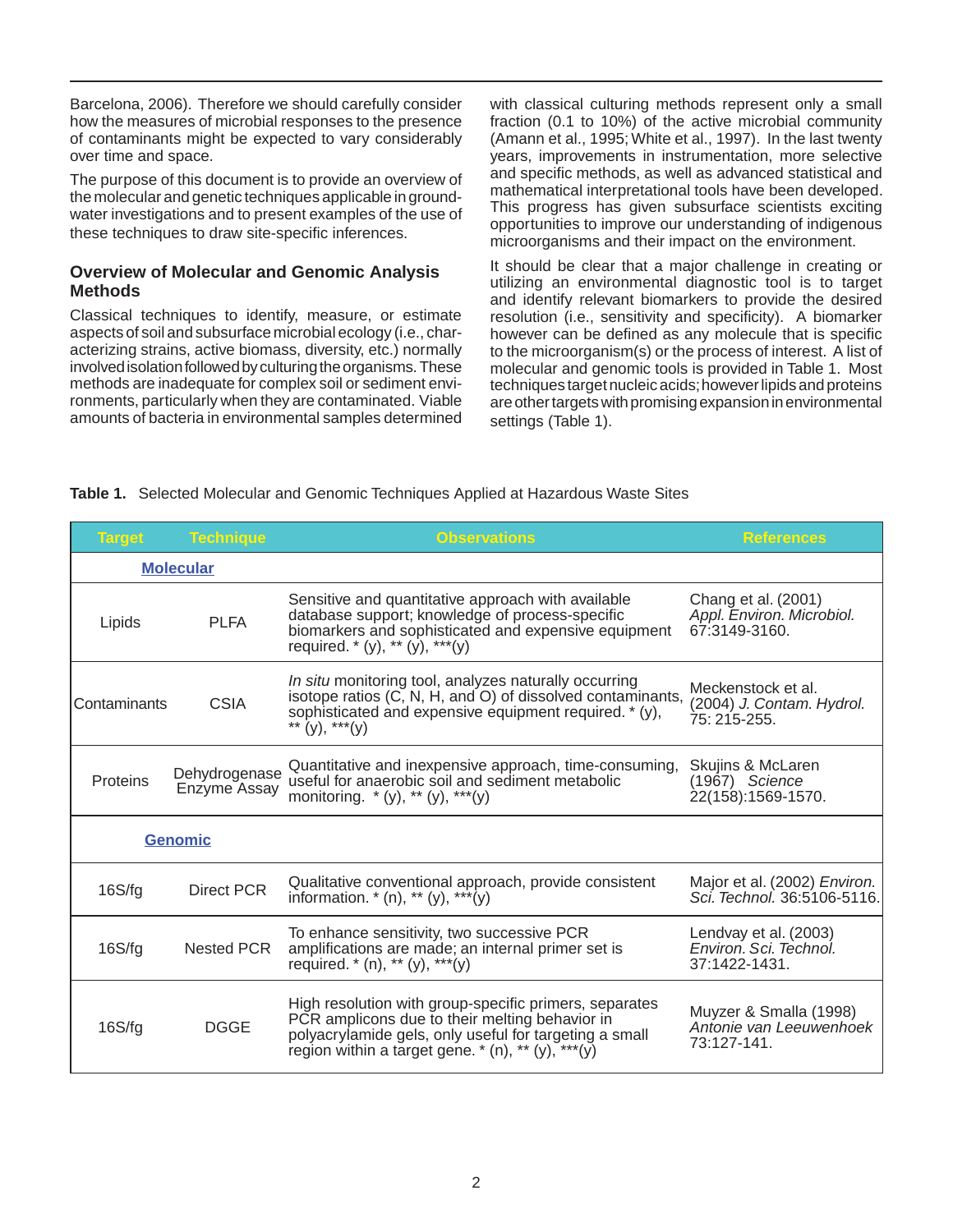| <b>Target</b> | <b>Technique</b>                                        | <b>Observations</b>                                                                                                                                                                                                                                                                                                                                                                                                                                                              | <b>References</b>                                                                                                                                                                                                                |
|---------------|---------------------------------------------------------|----------------------------------------------------------------------------------------------------------------------------------------------------------------------------------------------------------------------------------------------------------------------------------------------------------------------------------------------------------------------------------------------------------------------------------------------------------------------------------|----------------------------------------------------------------------------------------------------------------------------------------------------------------------------------------------------------------------------------|
| 16S/fg        | PCR/Cloning/<br><b>RFLP</b>                             | Lengthy and time-consuming because of cloning<br>(Transfer of a gene of interest into E. coli as a foreign<br>host. $*(n)$ , $**$ (n), $***$ (y)                                                                                                                                                                                                                                                                                                                                 | Macbeth et al. (2004)<br>Appl. Environ. Microbiol.<br>70:7329-7341.                                                                                                                                                              |
| 16S/fg        | PCR/Cloning/<br>Sequencing                              | Most widely used technique, lengthy and time-consuming<br>because of cloning (Transfer of a gene of interest into E.<br>coli as a foreign host. $*(n)$ , $**$ (n), $**$                                                                                                                                                                                                                                                                                                          | Chandler et al. (1997)<br>FEMS Microbiol. Rev.<br>20:217-230.                                                                                                                                                                    |
| <b>16S</b>    | T-RFLP                                                  | Easy to perform, widely used, low resolution community<br>fingerprints (16S rRNA gene) tool that only analyzes the<br>terminal fragments generated in the restriction digests of<br>PCR-amplified target gene(s). $*(n)$ , $**$ (n), $***$ (y)                                                                                                                                                                                                                                   | Tiedje et al. (1999) Appl.<br>Soil Ecol. 13(2):109-122.                                                                                                                                                                          |
| 16S/fg        | <b>RTmPCR</b>                                           | Quantitative technique for bioremediation monitoring<br>in real time based on various detection chemistries<br>including Taqman probes and SYBR Green. * (y), ** (y),<br>$***(y)$                                                                                                                                                                                                                                                                                                | Lendvay et al. (2003)<br>Environ. Sci. Technol.<br>37:1422-1431.                                                                                                                                                                 |
| <b>16S</b>    | RTm T-RFLP                                              | Quantitative fingerprinting of all microbial ribotypes in a community. $*(y)$ , $**$ (y), $***$ (n)                                                                                                                                                                                                                                                                                                                                                                              | Yu et al. (2005) Appl.<br>Environ, Microbiol.<br>71:1433-1444                                                                                                                                                                    |
| fg mRNA       | RT-RTm PCR                                              | Provides sensitive detection of transcripts since RT-PCR<br>quantifies the initial amount of starting template (specific<br>mRNA) used in a PCR reaction. $*(y)$ , $**$ (y), $***$ (n)                                                                                                                                                                                                                                                                                           | Johnson et al. (2005)<br>Appl. Environ. Microbiol.<br>71:3866-3871.                                                                                                                                                              |
| <b>16S</b>    | <b>FISH</b>                                             | Targets 16S rRNA gene(s); excellent tool but perhaps<br>difficult to apply in bioremediation. Variations of this<br>tool: microautoradiography (MAR-), substrate tracking<br>autoradiography (STAR), Microautoradiography<br>(MICRO)-FISH combine <sup>14</sup> C autoradiography to identify<br>active cells. Catalyzed Reporter Deposition (CARD)-<br>FISH can increase the sensitivity and allow the detection<br>of functional genes and mRNA. $*(y)$ , $** (y)$ , $*** (n)$ | (1) De Long et al. (1999)<br>Appl. Environ. Microbiol.<br>65(12): 5554-5563.<br>(2) Ouverney & Fuhrman<br>(1999) Appl. Environ.<br>Microbiol. 65:1746-1752.<br>(3) Bakermans & Madsen<br>(2002) J. Microbiol. Meth.<br>50:75-84. |
| 16S/fg        | In situ PCR                                             | The target gene is PCR-amplified inside the cell followed<br>by FISH detection; technique is technically challenging<br>and must be optimized for different organisms. * (y),<br>** (y), *** (n)                                                                                                                                                                                                                                                                                 | Tani et al. (2002) Appl.<br>Environ. Microbiol.<br>68:412-416.                                                                                                                                                                   |
| 16S/fg        | Microarrays<br>(PhyloChip)<br>Functional<br>Gene Array) | This excellent research tool is a high throughput<br>technology which allows the parallel screening of large<br>numbers of genes. Results are non-quantitative and<br>its use for environmental samples presents challenges<br>in terms of specificity, sensitivity, and quantification.<br>Sensitivity can be satisfactory if combined with PCR but<br>results require cautious interpretation. * (y/n), ** (y/n),<br>$***(n)$                                                  | Wagner et al. (2006)<br>Microbial Ecol. 53:498-506.                                                                                                                                                                              |

*Potential Application in Bioremediation: \*\* Applied in Bioremediation: \*\*\* (y): Yes; (n): No 16S: 16S rRNA; fg: Functional Gene* 

**Abbreviations:** *CSIA, Compound-Specific Stable Isotope Analysis; DGGE, Denaturing Gradient Gel Electrophoresis; Direct PCR, Direct Polymerase Chain Reaction; FISH, Fluorescent In Situ Hybridization; MAR-FISH, Microautoradiography Fluorescent In Situ Hybridization; PhyloChip, DNA microarrays; PLFA, Phospholipids Fatty Acid; RFLP, Restriction Length Polymorphism; RTm PCR, Real-Time PCR; RTm T-RFLP, Real-Time PCR Terminal Restriction Fragment Length Polymorphism; T-RFLP, Terminal Restriction Fragment Length Polymorphism.*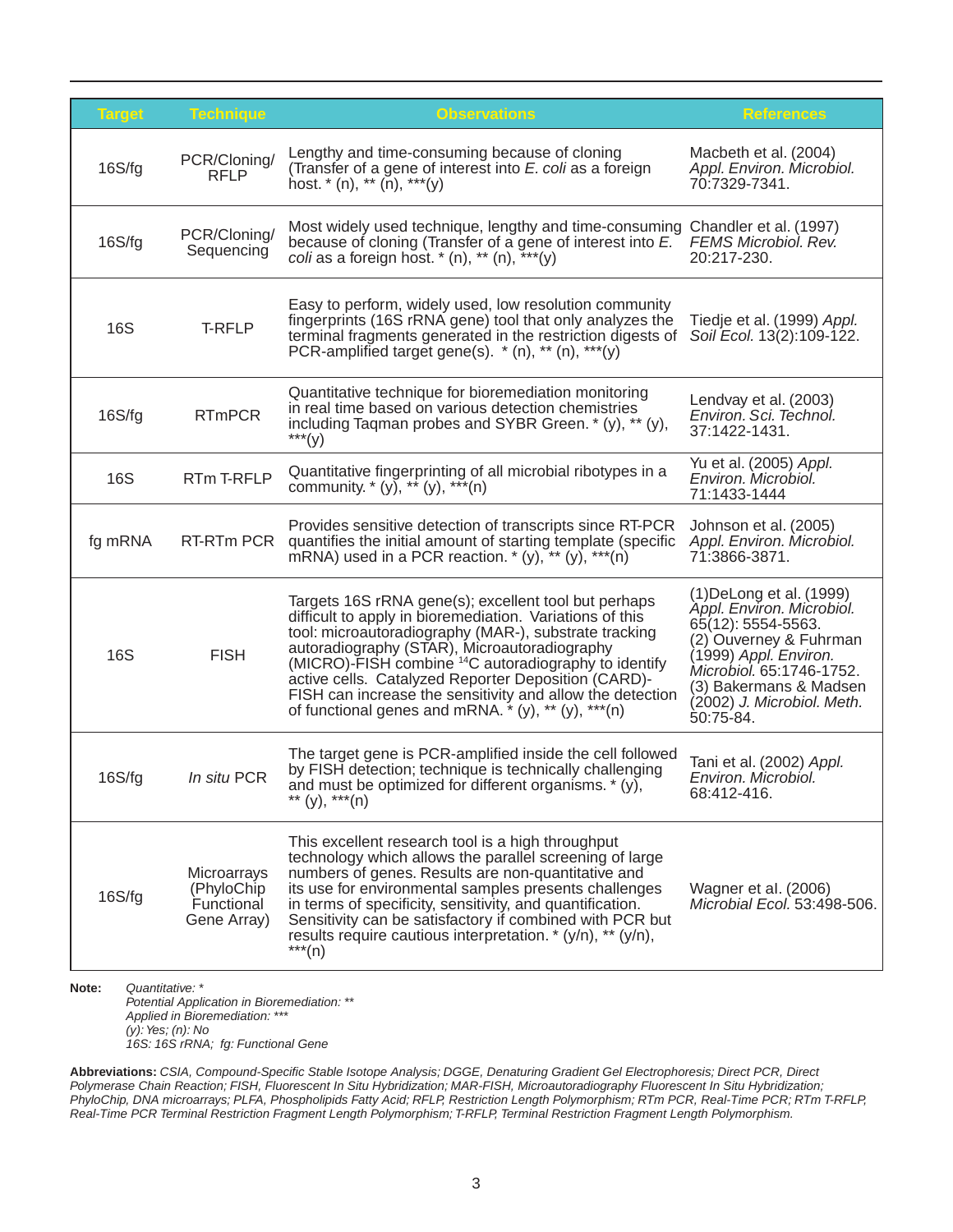#### *Molecular Methods to Characterize Subsurface Microbial Communities*

#### Lipids

 et al., 2000). The phospholipids are the most abundant, membranes (Ratledge and Wilkinson, 1988). The simplest Lipids make up  $\sim$  5 to 9% (dry wt.) and the highest number of molecules in bacterial cells (Fritsche, 1999; Madigan providing structure to the lipid bilayer of microbial cell intact phospholipid (IPP) is phosphatidic acid:



**Figure 1.** Phosphatidic Acids

 in Archaea) on the three-carbon glycerol backbone. The functional groups (Ratledge and Wilkinson, 1988). This part one unsaturated acid. Though the degree of unsaturation more complicated notation system. Where  $R<sup>1</sup>$  and  $R<sup>2</sup>$  are often fatty acid esters, or ethers (i.e., X group can be a proton (as it is above), an alcohol, or various alkyl, alkylamine, amino acid, (e.g., serine), or other of the molecule is often referred to as the polar head group. Bacterial fatty acids are normally 12 to 24 carbons long. They are called phospholipid-linked fatty acids or PLFA. Often the phospholipids have one saturated fatty acid and may range up to six double bonds, polyunsaturated fatty acids are found in only a few bacterial groups (e.g., cyanobacteria) as well as eukaryotes, fungi, plants, and animals. The fatty acylchain may also contain branching as well as cyclopropane rings. A brief example of the nomenclature of PLFA compounds should prove helpful. Ex. 18:1w9c is a PLFA with eighteen carbons, 1 double bond between the 9 and 10 carbons from the methyl end of the molecule in the *cis* configuration. Branching and the incorporation of hydroxyl groups into the fatty acid chain call for a somewhat

It should also be noted that enzymatic hydrolysis of membrane phospholipids to diglycerides may not be immediate upon cell death particularly for those with alkyl ether side chains (Harvey et al., 1986). PLFA or IPP determinations require extraction of the lipid fractions from the bacteria (i.e., neutral lipids, glycolipids, and phospholipids) with organic solvents and further separation into three fractions including neutral or polar lipids and glycolipids.

 MALDI-TOFMS (Ishida et al., 2002). There is significantly analysis time and more complex instrumentation. For IPP, the fractions may be separated by liquid chromatography followed by electrospray ionization mass spectrometry LC/ESI/MS (Fang and Barcelona, 1998); or matrix assisted laser desorption/ionization time of flight mass spectrometry, more useful information for microbial characterization in the intact phospholipids, but the tradeoffs are increased

In the case of PLFA, the lipid fractions are treated by saponification to separate the fatty acids and the backbone, methyl ester formation, extraction of the fatty acid methyl esters (FAMES), followed by analysis by gas chromatography (GC) or gas chromatography/mass spectrometry (GC-MS). Commercial kits are available to expedite FAME determinations (Instant FAME, www.midi-inc.com).

Interpretations of IPP or FAME data may vary as a number of variables may affect the total PLFA and the nature of the fatty acids. Among the variables are: culture conditions, carbon substrate, physiological or nutritional stress and growth phase.

with making such conversions. With these potential complicating factors in mind, it is possible to estimate non-viable vs. viable biomass by determination of the diglyceride fatty acids and phospholipid fatty acids, respectively (Piotrowska-Seget and Mrozik, 2003). For viable biomass we can convert the phospholipid (µg/g sediment) to cells/µg PLFA using conversion factors 5.47 x 107 cells/µg PLFA from Balkwill et al. (1988), but see White et al. (1997) for an overview of some of the difficulties

PLFA or IPP have been employed as biomarkers for different genera, species or microbial groups for over twenty years. For example, if ethanolamine and glycerol are predominant head groups and unsaturated this indicates that the IPP were from bacteria. Signature lipid biomarker analysis may be summarized (modified from Piotrowska Seget and Miozik (2003)) in Figure 2.



**Figure 2.** Signature Lipid Biomarker Analysis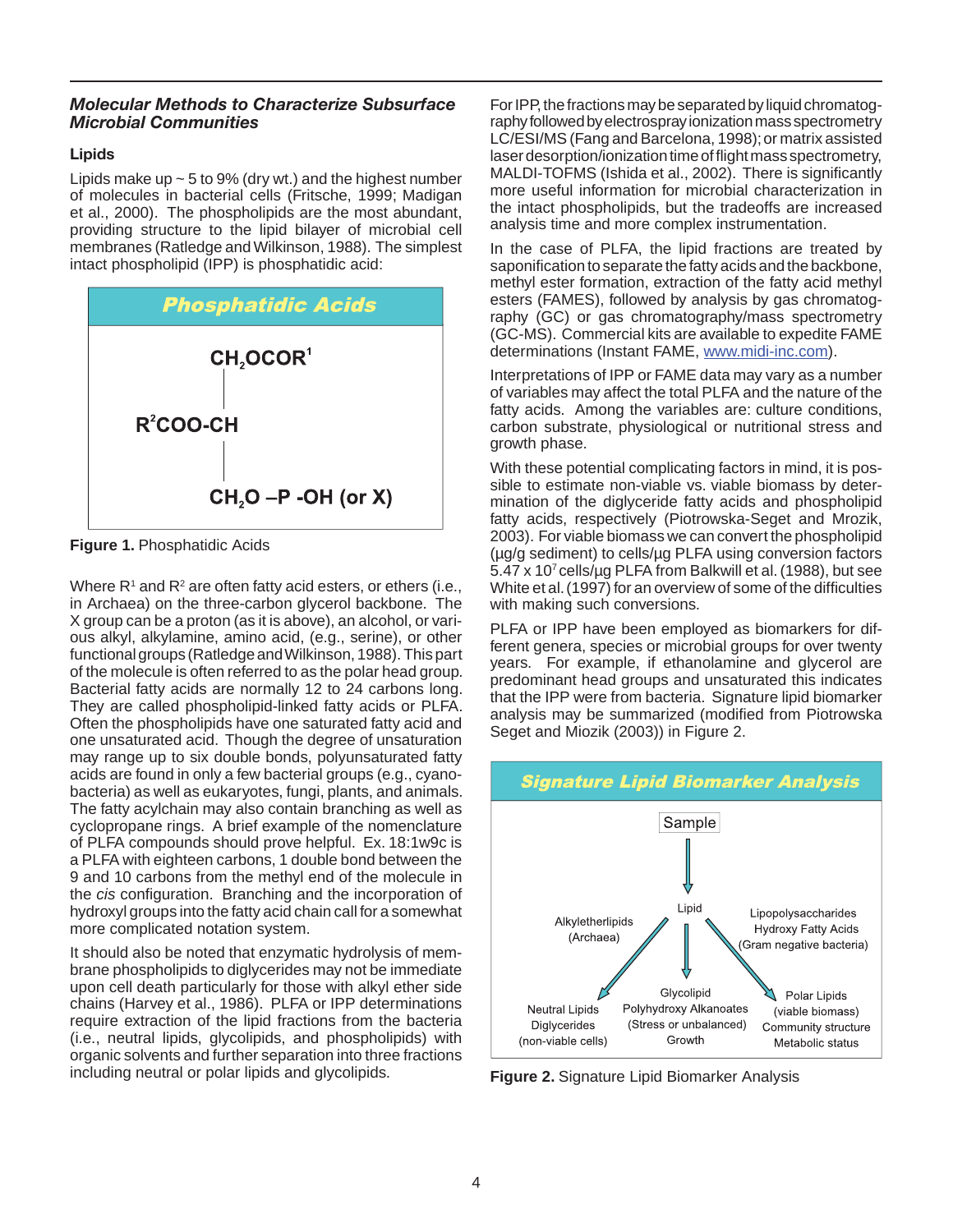Some characteristic biomarkers for microbial groups are shown in Table 2, which would enable one to examine community structure.

| Group                        | <b>Fatty Acid Signature</b>                         |
|------------------------------|-----------------------------------------------------|
| Microeukaryotes              | Polyunsaturated                                     |
| Aerobic prokaryote           | Monounsaturated                                     |
| Gram-positive bacteria       | Saturated and branched<br>$C_{16}$ - $C_{19}$       |
| Anaerobic bacteria           | Saturated and branched<br>$C_{16}$ - $C_{19}$       |
| Sulfate-reducing<br>bacteria | Saturated and branched<br>$C_{16}$ - $C_{19}$       |
| Gram-negative<br>bacteria    | Cyclopropyl                                         |
| Actinomycetes                | Methyl branched $(C_{10})$                          |
| Cyanobacteria                | Polyunsaturated                                     |
| Fungi                        | $C_{24}$ - $C_{26}$ unsubstituted,<br>linoleic acid |

 exposure. The results suggested that dissimilar bacteria the compound. They also showed that IPP was superior Microbial community response to metal (i.e., Cd, Cu, Ni, Pb, Zn) exposure in soils was tracked by Frostegard et al. (1996), who noted an increase in methyl branched fatty acids which reflected that increased actinomycetes were present. Fang et al. (2000a; 2000b) examined IPP in five strains of *Pseudomonas* noting significant changes in phospholipid content and composition as an adaptive response to toluene utilized different mechanisms to adapt to the presence of to FAME analysis to distinguish the individual strains using principal component analysis. However, the identification of all microbial species in a sediment sample with IPP or PLFA would not be possible due to the overlap of the lipids among species (White and Ringelberg, 1990).

#### Catalytic Proteins

 nearly every biological reaction. These molecules are also Enzyme molecules are specialized proteins that catalyze highly specific in their catalytic ability in that each enzyme catalyzes only a single or a set of closely related reactions. Although enzymatic reactions are investigated for a variety of reasons, molecular microbiologists are often concerned in the detection of enzymatic activity as a function of various biological parameters. In a search which might be useful for comparison and prediction of soil microbiological activities, where they are associated with certain horizons and change significantly in their vertical distributions, the dehydrogenase activity emerges as a useful criterion for

 McLaren, 1967; Skujins, 1973). The effectiveness of the contaminants under anaerobic conditions. The index is environments (Ladd, 1978). the characterization of soil biological state (Skujins and dehydrogenase measurement as a general index of metabolic rate(s) in subsurface microbial communities is due to their abundance among the sulfate-reducing bacteria (SRB), a consortium responsible for bioattenuation of particularly useful in the augmented subsurface settings (i.e., PRBs) as shown by (Benner et al., 1999) and can be interpreted as endogenous respiration in the intrinsic

#### *Nucleic Acid and Genomic Methods to Characterize Subsurface Microbial Communities*

 uncultured (i.e., not-yet-cultured) microorganisms. These into a predictable science (Lovley, 2003). With the accelerated developments in sequencing capabilities, database expansion, bioinformatics, environmental genomics, transcriptomics, metabolomics, and proteomics; there exists a broad range of genomic tools to evaluate tools, which have originally been developed for use in the medical fields, can now serve microbial ecologists with detection of specific microorganisms or characterization of an entire microbial community involving complex interactions of all community members. Environmental microbiologists are also equipped with an array of tools for detecting process-specific biomarkers and tracing genes responsible for degradation of contaminants (Löffler and Ritalahti, 2001). Probing the catabolic activity of the key microorganisms responsible for detoxification pathways is an ideal indicator for evaluating bioremediation progress and setting time frames for cleanup goals. In fact, the utility of the genomic biomarkers provides opportunities to advance bioremediation from a largely empirical practice

probing techniques. As may be observed in Table 1, the genomic tools include RNA/ribosomal DNA detection methods, quantitative PCR (i.e., polymerase chain reaction) amplification catalyzed reporter deposition, fluorescence *in situ* hybridization (FISH) (Cottrell and Kirchman, 2004) among other gene

 Tsai, 1992; Stahl, 1997). Therefore, the genetic methods It is generally believed that DNA provides evidence for the presence/absence of microorganisms and metabolic potential within the environment; mRNA provides specific activity and expression of metabolic processes or functions; and rRNA is an indicator of cell activity and viability (Olsen and depend upon their ability to directly and representatively isolate DNA, mRNA, and rRNA, from contaminated sediment, soil, or water samples. At one time, this was accomplished by culturing organisms in the laboratory. However, as described earlier, the utility of cultural techniques in the community characterization should be considered as less than 10% of the microorganisms present in environmental samples which grow in culture media (White et al., 1997; Torsvik, et al., 1990) leading to a gross misrepresentation. A detailed work plan to define sampling and sample handling procedures should be in place prior to the selection of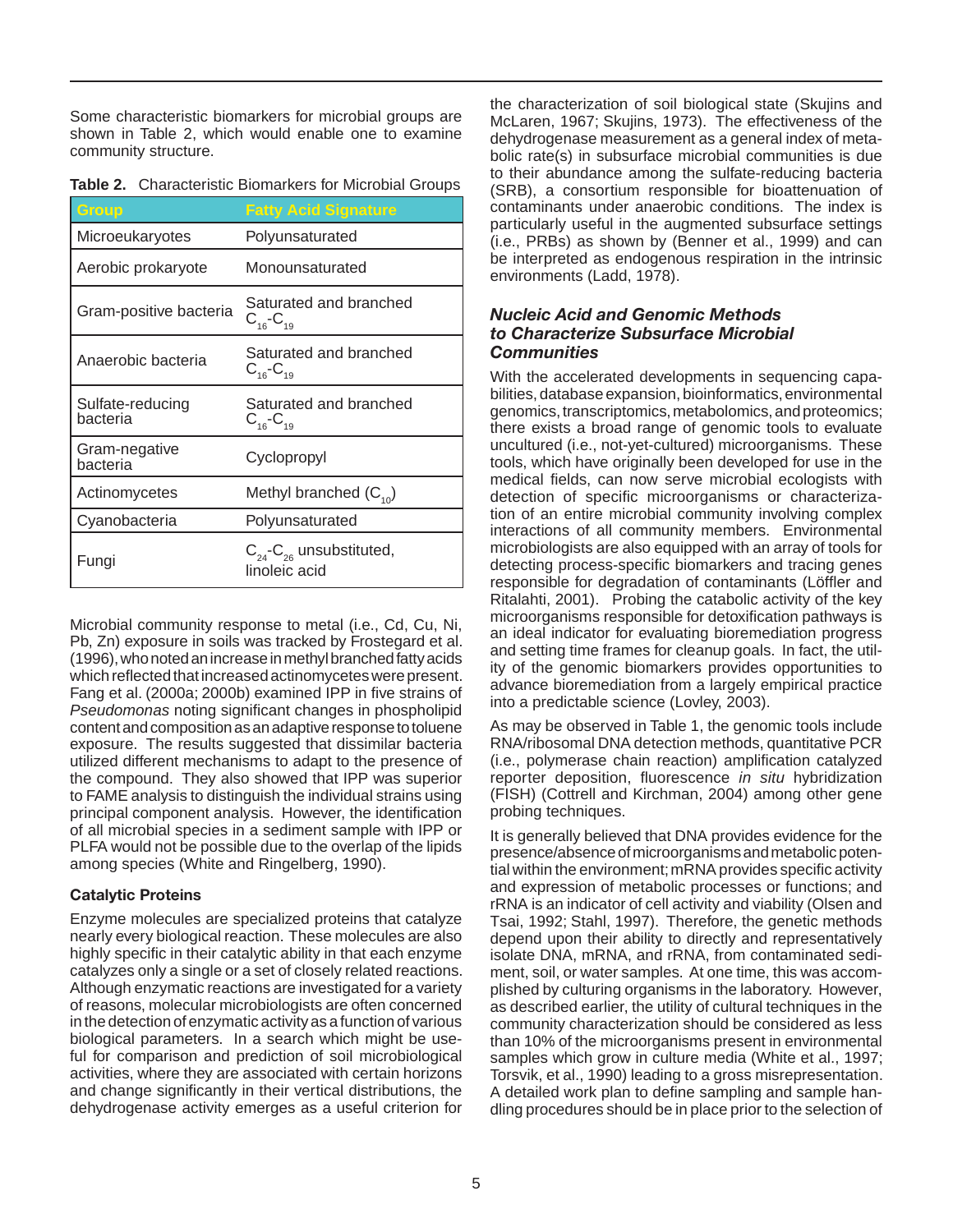genomic tools to ensure that the integrity of the biomarker(s) of interest is maintained. These strategies should address spatial and temporal sampling locations, sampling procedures, collection of solid versus liquid samples, sample transportation and storage, and sample processing.

As most environmental contaminants are typically located in saturated zones, more modern methods to recover nucleic acids are being developed to target solid matrices (i.e., soil, sediment, aquifer material). These techniques are normally a succession of isolation and purification steps. An example of such a scheme is shown in Figure 3 after the work of Ogram et al., 1987, who developed a whole sediment method. Previous methods utilized homogenization and fractional centrifugations. The purification scheme is self-explanatory.

In cases where little organic matter is available, dialysis may be employed to remove potential interference from inorganic material (Ogram et al., 1995). The less robust nucleic acid groups mRNA and RNA are accordingly isolated under less strenuous conditions (Stapleton et al., 1998).

More difficulty may be encountered in the preparation of sufficient amounts of genomic DNA from very small, low biomass samples as encountered in the subsurface, or where the efficiency of DNA isolation is limited. The recent robust tools to overcome some of these difficulties include commercially available kits to isolate microbial DNA from soil and other solid substrates. Once the nucleic acid fraction has been isolated and purified, amplification by PCR to develop gene probes and hybridization reactions to genetically match the probes may be performed (Steffen and Atlas, 1991; Innis and Gelfend, 1990).

| <b>Examples of DNA Extraction Schemes</b>                                                                                                                                                                                                                                                                                                                                                                                                                                                                                                                                           |                                                                                                                                                                                                                                                                                                                                                                                                                                                                                                                                                                                                                                                                                                                      |  |  |  |  |  |
|-------------------------------------------------------------------------------------------------------------------------------------------------------------------------------------------------------------------------------------------------------------------------------------------------------------------------------------------------------------------------------------------------------------------------------------------------------------------------------------------------------------------------------------------------------------------------------------|----------------------------------------------------------------------------------------------------------------------------------------------------------------------------------------------------------------------------------------------------------------------------------------------------------------------------------------------------------------------------------------------------------------------------------------------------------------------------------------------------------------------------------------------------------------------------------------------------------------------------------------------------------------------------------------------------------------------|--|--|--|--|--|
| <b>Sediment Sample</b>                                                                                                                                                                                                                                                                                                                                                                                                                                                                                                                                                              | <b>Sediment Sample</b>                                                                                                                                                                                                                                                                                                                                                                                                                                                                                                                                                                                                                                                                                               |  |  |  |  |  |
| 5 g Sediment                                                                                                                                                                                                                                                                                                                                                                                                                                                                                                                                                                        | 100 g Sediment                                                                                                                                                                                                                                                                                                                                                                                                                                                                                                                                                                                                                                                                                                       |  |  |  |  |  |
| 13.5 ml DNA Extraction Buffer<br>100 nM Tris-HCl (pH 8),<br>100 nM Sodium Phosphate,<br>1.5 M NaCl,<br>1% Hexadecyltrimethyl Ammonium<br>Bromide (CTAB),<br>100 ml Proteinase K (10 mg/ml)<br>[30 minutes shake @ 37°C]<br>(Zhou et al., 1996)<br>1.5 ml, 20% Sodium Dodecyl Sulfate<br>[Incubate 2 hrs $@$ 65 $°C$ ]<br>Centrifugations<br>Sediments<br>Re-extracted 2x<br>Supernatant<br>24:1 (v/v) CHCl <sub>3</sub> (Isoamylalcohol)<br>Centrifugation<br>[16,000 g, 20 minutes]<br>Crude DNA Pellet<br>Wash Cold<br>[70% Ethanol]<br>Purified DNA<br><b>Enzymatic Analyses</b> | 200 ml 0.12 M Sodium Phosphate,<br>2.5 g Sodium Dodecyl Sulfate<br>[1 hour @ 70°C]<br>(Ogram et al., 1987)<br><b>Ballistic Disintegration in Beadmill</b><br>1:1 (v/w) beads to sediment<br>Sediment<br>Residue<br>Alkaline Extractions/Centrifugations<br>Aqueous Phase<br><b>Alcohol Precipitation</b><br>Concentrated Nucleic Acids,<br><b>Protein and Cell Residue</b><br>$CHCl3$ ,<br>Phenol Extractions,<br><b>Alcohol Precipitation</b><br>Residue $\mathcal{L}$<br>Crude DNA Pellet<br>Slot Blot<br>CsCl <sub>2</sub> / Ethidium Bromide<br>Hybridization<br>Ultracentrifugations or<br>Hydroxyapatite Chromatography<br>Purified<br><b>DNA</b><br><b>Enzymatic Analyses</b><br>PCR or Restriction Digestion |  |  |  |  |  |
| PCR or Restriction Digestion                                                                                                                                                                                                                                                                                                                                                                                                                                                                                                                                                        |                                                                                                                                                                                                                                                                                                                                                                                                                                                                                                                                                                                                                                                                                                                      |  |  |  |  |  |

**Figure 3.** Example of DNA Extraction Scheme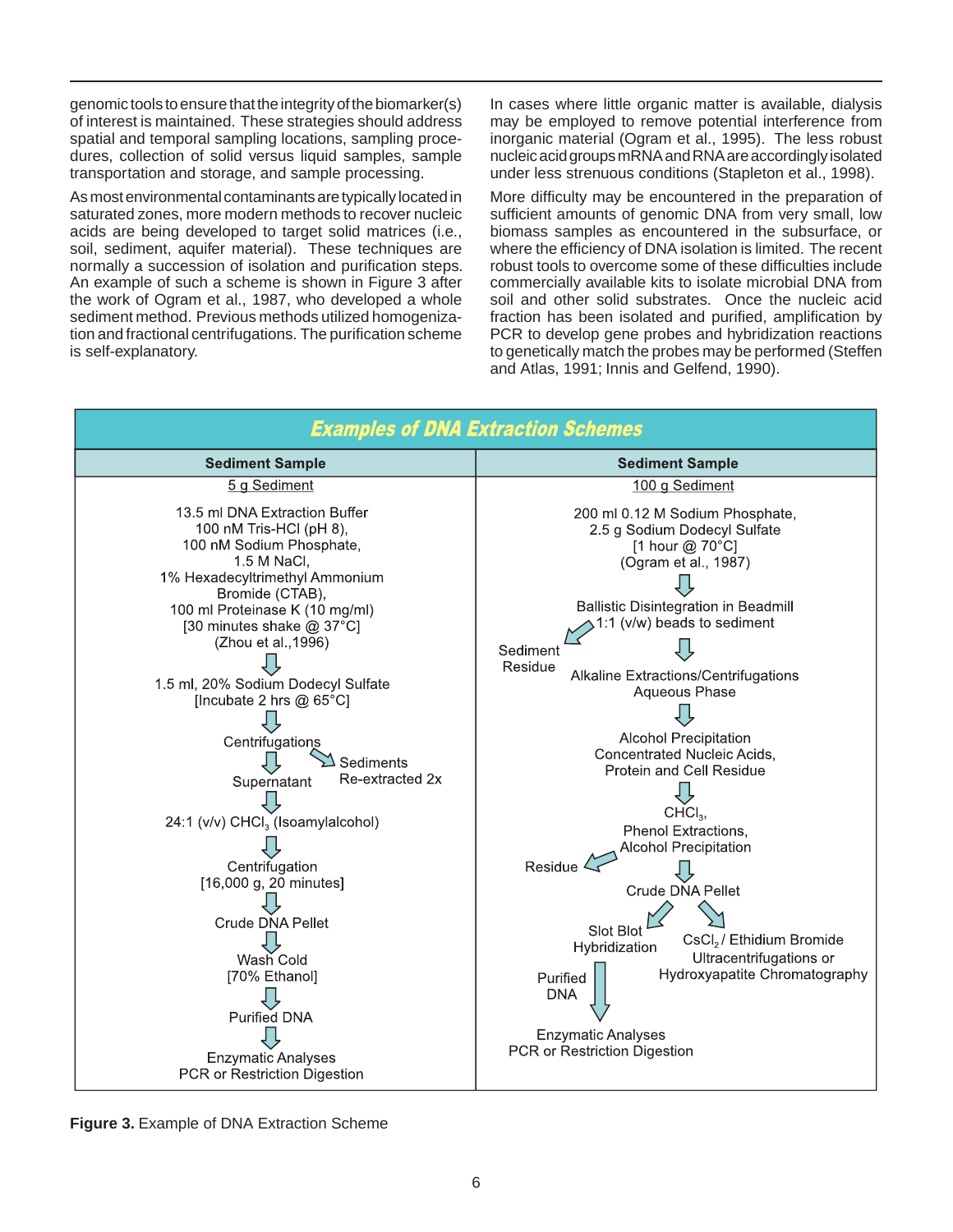time are quite important (Innis and Gelfand, 1990). PCR, employing a thermostable DNA polymerase, is capable of amplification of millions of copies of a specific DNA fragment that has been identified as the target sequence. Amplification is guided by a primer sequence, usually 10 to 25 bases in length; which generates a 3´ hydroxyl group facing the target sequence. Successive heating and cooling in the PCR reaction give the technique its amplification power but reagent concentrations, temperatures and cycle

sites, contaminant mixtures, or laboratories. Primers have been developed for a variety of genes including the universal 16S rDNA oligonucleotide (Stahl et al., 1988) that is useful in obtaining biomass estimates and normalizing specific genotypes as a percentage of the total population. Its use allows one to minimize variability in sample types or extractions and provides a basis of comparison for different

samples over space and time. The underlying assump organisms possessing selected degradative enzymes. Catabolic gene probe values can be normalized using the 16S rDNA gene (total community value) to compare tions are that there are seven copies of the 16S rRNA oligonucleotide per chromosome (Smith et al., 1987), however, the actual number can vary from one to fifteen, depending on the organism (Klappenbach et al., 2001). For example, in a study of accelerated anaerobic degradation in a mixed chlorinated and aromatic hydrocarbon plume at Dover Air Force Base, biomass estimates ranged from 8.78 x 10<sup>6</sup> organisms/g sediment (uncontaminated) to 2.11 x  $10^9 \pm 2.27$  x 10<sup>7</sup>organisms g/sediment (center of anaerobic area) (Stapleton et al., 1998). In the same study, catabolic gene probe data showed increased biomass of

 in different species of soil bacteria (Farelly et al., 1995). The results developed with gene probes should be interpreted carefully as some DNA probes are susceptible to cross-hybridization with other genes and one may be misled as to the identity of the organisms responsible for degradation. Another caveat is that the "copy number" of 1 for the gene probes and 7 for 16S rDNA may vary substantially

 to assess the target biomarker(s). The 16S rRNA gene microbial groups. The utility of these biomarkers is particu- 2003; Anderson et al., 2003). The genomic tools that are applied after the completion of the isolation processes are broadly classified to present qualitative or quantitative approaches that can be used is the most extensively used target to qualitatively evaluate the presence of a specific group of organisms (Pace et al., 1986; Stahl, 1997). As a common practice, various techniques such as direct and nested PCR, T-RFLP, DGGE and others are routinely used to determine the presence of a specific 16S rRNA gene from phylogenically defined larly valuable if a link between 16S rRNA gene sequences and desired activity can be confidently established (Löffler and Ritalahti, 2001). Although there are indications that phylogeny and phenotype may not be representative of the cell's metabolic potentials (Amann and Ludwig, 2000), the application of 16S rRNA gene technologies has been proven to be successful in bioremediation in linking the presence of specific microbial groups with contaminant removal (Major et al., 2002; Gu et al., 2002; Lendvay et al.,

 (Kolker et al., 2005). Another qualitative approach is to target the "functional genes" by tracking the process-specific biomarkers rather than the 16S rRNA genes. Only the functional genes for which a direct link with the process of interest has been recognized may be targeted by PCR amplification using primers for the functional gene of interest. For example, DGGE may be used to further separate DNA strands by differences in resistance to denaturation (e.g., more closely related to GC content) and to isolate a gene that codes for a specific catabolic enzyme, e.g., toluene dioxygenase to probe microbial activity at a fuel contamination site. In practice, to date, the utility of this approach has been very limited mainly due to the insufficient knowledge to identify the process-specific genes for many detoxification pathways

 a measure of the initial target concentrations. Therefore, detection (Ct value). The target molecules are quantified by commercially. The advantage of RTm PCR over traditional gel). The utilities of RTm PCR for the quantitation of genes databases, the use of R Tm PCR will rise si gnificantly. As described earlier, qualitative measurements are informative, in particular when site characterization is desired and in bioremediation when the process of interest is carried out by phylogenically defined bacterial groups. However, a promising tool for quantitative monitoring of 16S rRNA and functional gene copy numbers is quantitative real-time (RTm) PCR. During RTm PCR, an increase in fluorescent light emission during target gene amplification serves as a large number of the target nucleic acid in the original sample requires fewer cycles to accumulate amplificationassociated fluorescence to a specific threshold level of extrapolation using linear standard curves for Ct values (Heid et al., 1996;Mackay, 2004). Both TaqMan and SYBR Green approaches are most commonly used in conjunction with RTm PCR (Walker, 2002; Mackay, 2004); however, various amplicon detection chemistries are also becoming available end point PCR may include quantitation, enhanced speed and sensitivity, and lack of post-PCR steps (e.g., agarose of interest in laboratory cultures (He et al., 2003a,b), or in environmental samples (Harms et al., 2003; Lendvay et al., 2003) have been shown. Appropriate database support is also currently available (i.e., GenBank, Ribosomal RNA Operon Copy Number Database). However, it should be noted that the accurate quantitation requires data on the target gene copy number per genome. As more bacterial genomes are increasingly sequenced and more data on gene copy numbers are becoming available in public

 ence of the target population or the gene of interest. These transcripts. Various endpoint PCR or RTm PCR methods 1994;Hodson et al., 1995;Tani et al., 1998, 2002) and *in situ*  The qualitative and quantitative genomic tools described thus far are intended to provide information on the prestools however cannot directly inform the user whether the target organisms are alive or metabolically active. Another approach to obtain livelihood or activity is by detecting mRNA may be used for measuring the abundance of transcripts in samples, particularly those that may serve as biomarkers of contaminant degradation including *in situ* (Bagasra et al., reverse transcriptase (Chen et al., 1997), and RNase protection assays (Sambrook and Russell, 2001). Among these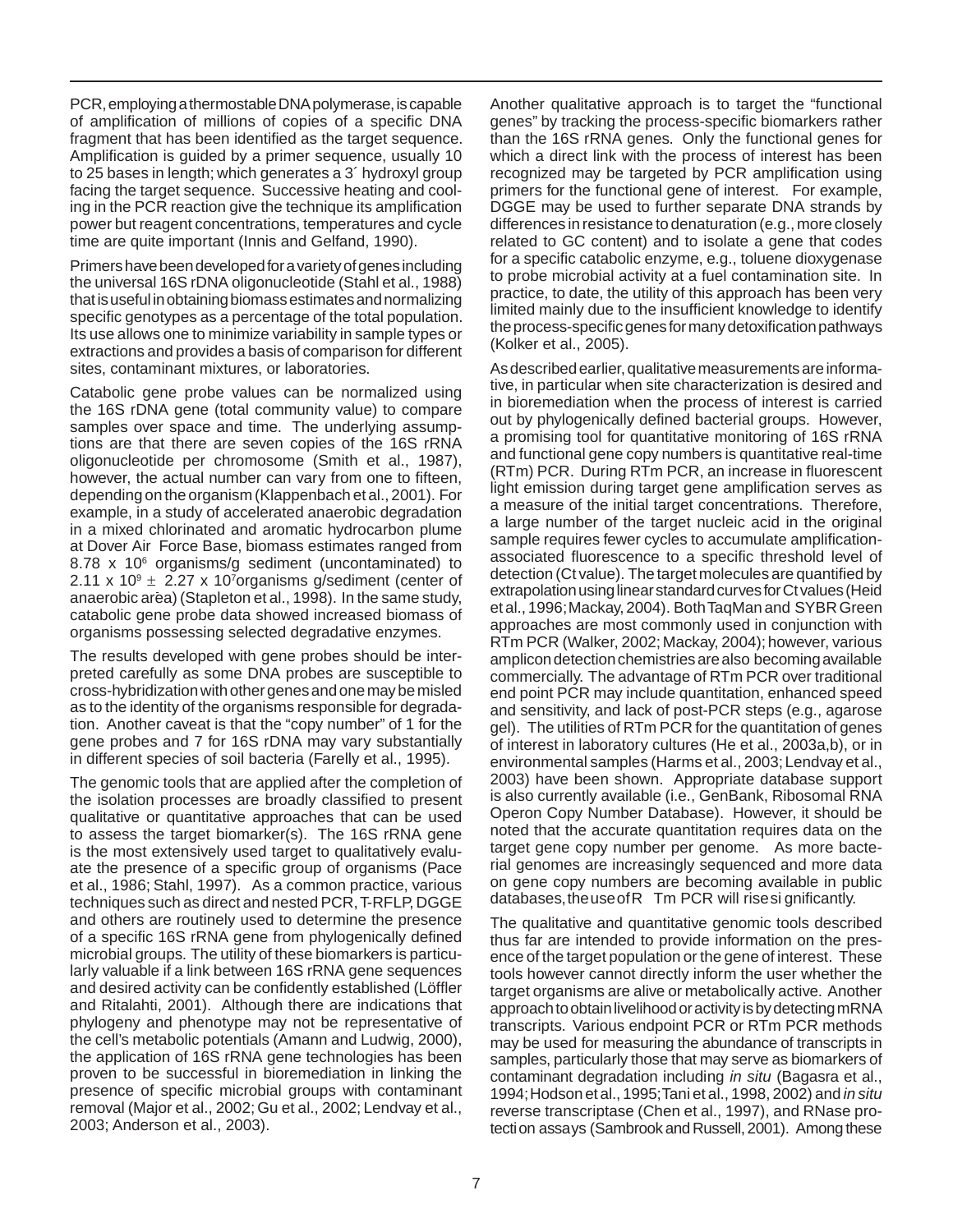et al., 1999; Bustin, 2002). However, routine monitoring of 1 copy or fewer per cell (Velculescu et al., 1997). Therefore, in comparing field samples that are collected over spatial and techniques, RT PCR is particularly sensitive and promising for measuring gene expression from the field samples (Freeman mRNA in environmental samples may be challenging since mRNA molecules are less stable [short half-lives of transcripts, e.g., between 3-18 minutes in *E. coli* (Bernstein et al., 2002)] and prone to degradation in contrast to DNA. Other factors contributing to this challenge include the lack of protocols for extracting mRNA from soil and sediments, and difficulties in detecting low abundance transcripts. Many transcripts including those involved in contaminant degradation are present in temporal scales, it should be noted that different mRNAs have different half-lives and the sampling and analysis work plan should highlight the sample handling, extraction procedures, and standardization over time and space.

 proteins) that are involved in a specific process. The use of tor gene expression and activity from a biofilm community et al., 2004; Ram et al., 2005). However, the application of Proteomics is the most direct approach for monitoring microbial activity. It obtains information by detecting enzymes (catalytic proteomic mass spectrometry for microbial detection offers distinct advantages over traditional approaches due to the speed of analysis. High throughput proteomic technol ogies are rapidly expanding (Fredrickson and Romine, 2005) and the potential for combined genome and proteome to monifrom an acid mine site have been demonstrated (Tyson proteomi cs technologies for the detection of a key catabolic enzyme by peptide mass fingerprinting (PMF) and peptide sequencing (PS) (Halden et al., 2005) is currently limited in bioremediation since a much more detailed understanding of protein function as well as database supports are required for routine monitoring practices.

## **Molecular and Genomic Case Studies**

We have investigated the use of recent molecular and genomic techniques to characterize microbial communities and activities to assess their effectiveness at chlorinated and metals hazardous waste sites. Since currently there is no single technique that can rapidly, sensitively, specifically, and cost effectively detect and characterize the entire microbial communities in spatial and temporal scale, a multifaceted approach described here was selected across the contaminated sites to examine the utility of these tools.

 populations. This is particularly true if it is assumed that recovered. Therefore, as reported by Gu et al. (2002), Our comprehensive approach is further justifiable since it is well known that contaminant concentrations in the subsurface are often low (i.e., mg to µg per liter range). If the contaminant acts as an electron acceptor or donor, it is likely to support a non-substantial biomass of active no other substrate is available to support the growth of the target population and only 50% of the DNA could be the biomass estimates based on DNA could generally be lower by several orders of magnitude than those based on the PLFA. In the present study, we have employed PLFA (FAMES) as indicators of biomass and community structure,

enzyme assays for monitoring microbial activity, as well as more phylogenetically-specific DNA analyses for the presence of specific microbial groups.

## *FAMES and Intact Phospholipids*

 et al., 2000; Pfiffner et al., 1997). Usually the fatty acid biomass, community structure, and metabolic activity. A number of investigators have utilized PLFA determinations to gauge microbial community responses to either the presence of contaminants or remedial action (Hansen methylesters (FAMES) have been the focus rather than the intact phospholipids (IPP), to examine changes in viable

## A - Chlorinated Solvents

#### *Experimental Methods*

 and held approximately 250 grams of soil. The aquifer material for vertical profiling of PLFA key biomarkers at a TCE contaminated site in Florida was collected using a Cone-Penetrometer (CPT) equipped with a Mostap™ sampler (20-inch long with a 1.5-inch diameter). The sampler contained three sterile sleeves (brass or stainless steel) and one spacer. Each sleeve was 6 inches long

 three sleeves were extruded from the sample barrel. The the top and bottom sections. The sleeves were immediately  $(-70^{\circ}C)$  to the laboratory for PLFA analysis. The coring was accomplished by driving the sample barrel to four different depths (7, 15, 30, and 40 ft) at each sampling location. Once the sample barrel was withdrawn, the sleeves were tightly capped on both ends with plastic end caps, sealed as quickly as possible, and labeled with the percentage of recovery recorded and marked to designate frozen in liquid nitrogen (-150°C) and shipped overnight

 polar lipids by column chromatography. The polar lipid fatty At the laboratory, PLFA were analyzed by extraction of the total lipid (White et al., 1979) and then separation of the acids were derivatized to fatty acid methyl esters, which were quantified using gas chromatography (Ringelberg et al., 1989). Fatty acid structures were verified by chromatography/mass spectrometry and equivalent chain length analysis.

 wrapped sleeves were placed in an autoclave bag. The was autoclaved (121°C, 30 min). The container was tightly Alconox® detergent mixed water. The sample barrel was In order to minimize sample contamination, a strict aseptic sampling procedure was adopted including sterilization of brass or stainless sleeves with isopropanol (70%) bath dipping (15 min), air drying at ambient temperature  $(-1)$ , and aluminum foil wrapping. Each three individually foilbag was placed in a heat-resistant plastic container, and capped, packed, and shipped to the field. Polyethylene sleeve caps were not autoclaved but were surface rinsed with isopropanol (70%) prior to use. Sterilization of drilling equipment involved steam cleaning between samples. After the samples were extruded, the sample barrel used to collect the soil sample was disassembled and decontaminated in then rinsed with tap water, de-ionized water, and isopropanol  $(70%)$  prior to complete air-drying  $(-1)$  h) and before it was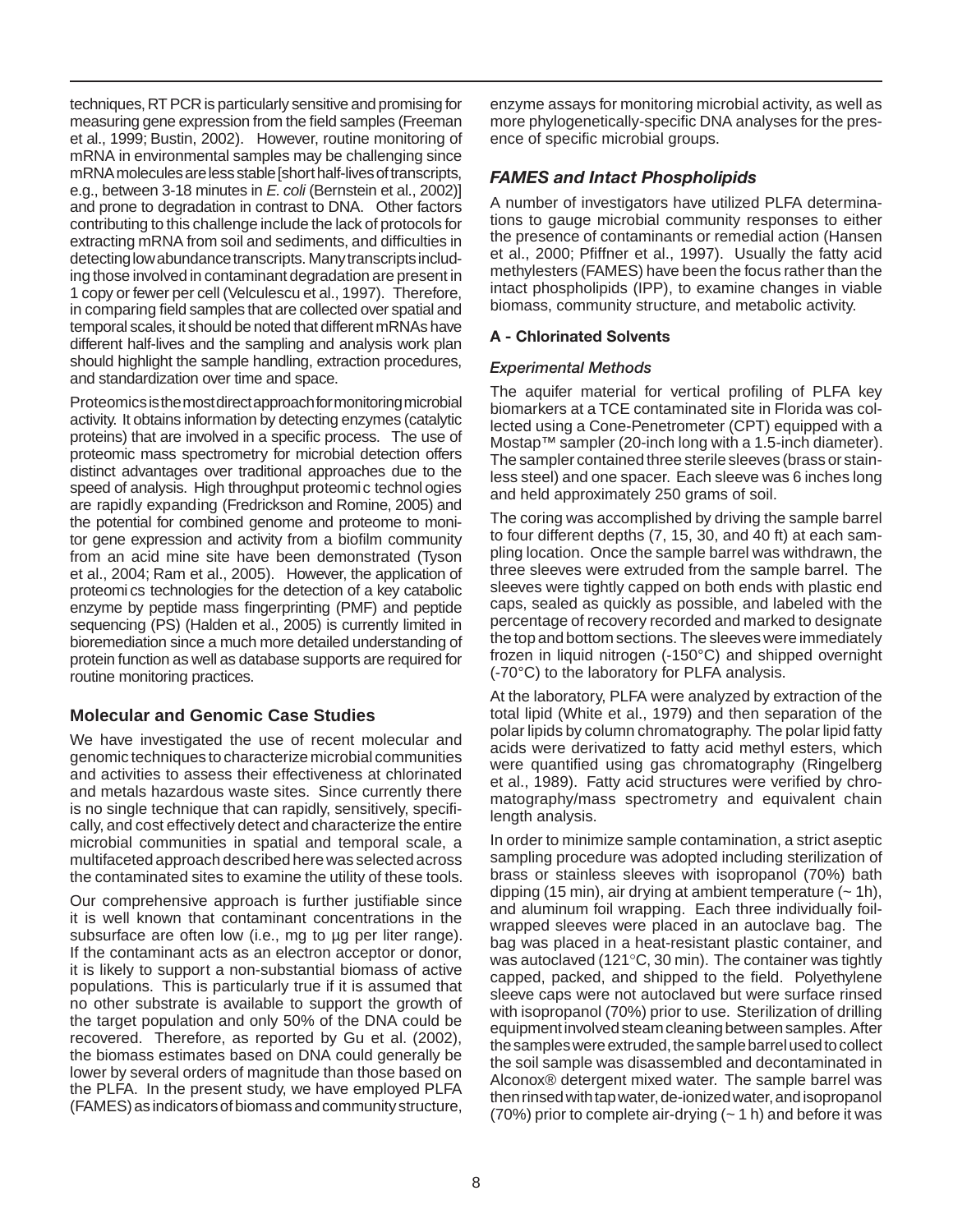extraction using two sets of the Mostap™ samplers. The and decontamination procedures. used again. Air exposure of the subsurface was minimized since core sampling was continued immediately after each sampler containing three cored sleeves was extracted, switched with another sterile one, and coring continued while the sampling crew conducted aseptic sample processing

#### *Results and Discussion*

 Air Station was investigated. The technologies included: remedial operation. The conversion factor of Balkwill et al. determine total biomass. We observed relatively low levels from land surface. This is counter to what most workers low. The types of FAMES are shown in Table 3, along with The microbial response, as measured by the fatty acid profile, to three remediation technologies applied at a TCE (trichloroethylene) contamination site at Cape Canaveral *In situ* chemical oxidation (ISCO; KMnO<sub>4</sub>); six-phase heat ing (SPH), and steam injection. Sediment cores were collected at four depth intervals before, during, and after (1988) of 2  $x10<sup>6</sup>$  cells/pmol of PLFA (FAMES) was used to of PLFA in control plot sediments  $\sim$  9.7 to 18 picomoles/g dry wt. (1.9 x 10<sup>5</sup> to 3.6 x 10<sup>5</sup>  $\pm$  1 x 10<sup>5</sup> cells/g) and the lowest values were observed at the shallowest depth ~ 5m have noted where biomass (or its proxy, PLFA) is generally higher near the surface due to plant and microbial release of organic carbon in the root zone. It should be noted that the organic carbon level in these sandy sediments was quite their phylogenic microbial association, and response trend.

 greatest impact on biomass relative to the controls. The growth. The impact on community structure was evident It is evident from the data in the table that ISCO had the increase was from  $\sim$ 2.92 x 10<sup>4</sup> to 1.85 x 10<sup>8</sup> cells/g and was sharpest in the zone of initial  $K M n O<sub>4</sub>$  injection. Five months later in the treatment period, biomass generally decreased. One explanation for the increase in biomass may be that the permanganate may have reacted with native organic matter and released lower molecular weight compounds that served as a carbon source for microbial for SPH and SI where biomarkers for thermophilic, Gramnegative anaerobes and Gram-positive bacteria clearly increased. ISCO resulted in the most significant influence on community structure evident in a number of phylogenic groups. It was most surprising that 12 months after the treatments were ended, the biomass and community structure in all three treatment plots returned to that of the control plot. Even though the biomass was low, the overall subsurface community structure reflected a mixed anaerobic and aerobic community similar to that reported by Ringelberg et al. (1997).

|                                  |  |  |  | Table 3. Types of FAMES Observed, and Response |  |  |
|----------------------------------|--|--|--|------------------------------------------------|--|--|
| Indicator Phylogenic Association |  |  |  |                                                |  |  |

| FAME                               | <b>Phylogenic</b><br><b>Association</b>                     | ISCO SPH SI     |   |   |
|------------------------------------|-------------------------------------------------------------|-----------------|---|---|
| Terminally<br>Branched             | Anaerobic Gram (-)<br>and Gram $(+)$<br><b>Thermophiles</b> |                 | + | + |
| C <sub>16</sub><br>Monounsaturated | Proteobacteria                                              | $^{+++}$        |   |   |
| $C_{18}$<br>Monounsaturated        | Proteobacteria                                              | $^{+++}$        |   |   |
| Mid-Chain<br><b>Branched</b>       | Sulfate-reducers<br>Actinomycetes                           | $^{\mathrm{+}}$ |   |   |
| 18:L w9c                           | Eukaryote (fungi)                                           | $^{++}$         |   |   |
| Polyunsaturated                    | Eukaryote (fungi)                                           | $^{++}$         |   |   |
| $C_{13}$ - $C_{18}$ saturated      | Anaerobes                                                   |                 |   |   |
| $C_{20}$ - $C_{24}$ saturated      | fungi                                                       |                 |   |   |
| <b>Branched</b><br>unsaturates     | Metal-reducers                                              |                 |   |   |
| <b>Biomass</b>                     |                                                             | $^{++}$         |   |   |

#### B - Metals

 (PRB) at three metal contaminated sites. The PRBs were We have used PLFA as indicators of biomass and community structure to investigate microbiology of ground water undergoing treatment with permeable reactive barriers selected on the basis of the reactive media that were used in their construction including a 100% zero valent iron (ZVI) barrier at North Carolina, a 50% ZVI:50% compost and pea gravel barrier at South Carolina, and a 0% ZVI:100% cow manure and limestone barrier at Louisiana.

 lized during construction by a guar gum slurry. This is a Sediment core samples were collected from upgradient, upgradient/PRB interface, in the PRB, downgradient/PRB interface, and downgradient during quarterly or annual sampling. Each PRB was constructed in a trench stabicommon construction technique which ends up leaving a fair amount of organic matter in the subsurface despite application of the proprietary enzymatic degradation solution (Gu et al., 2002).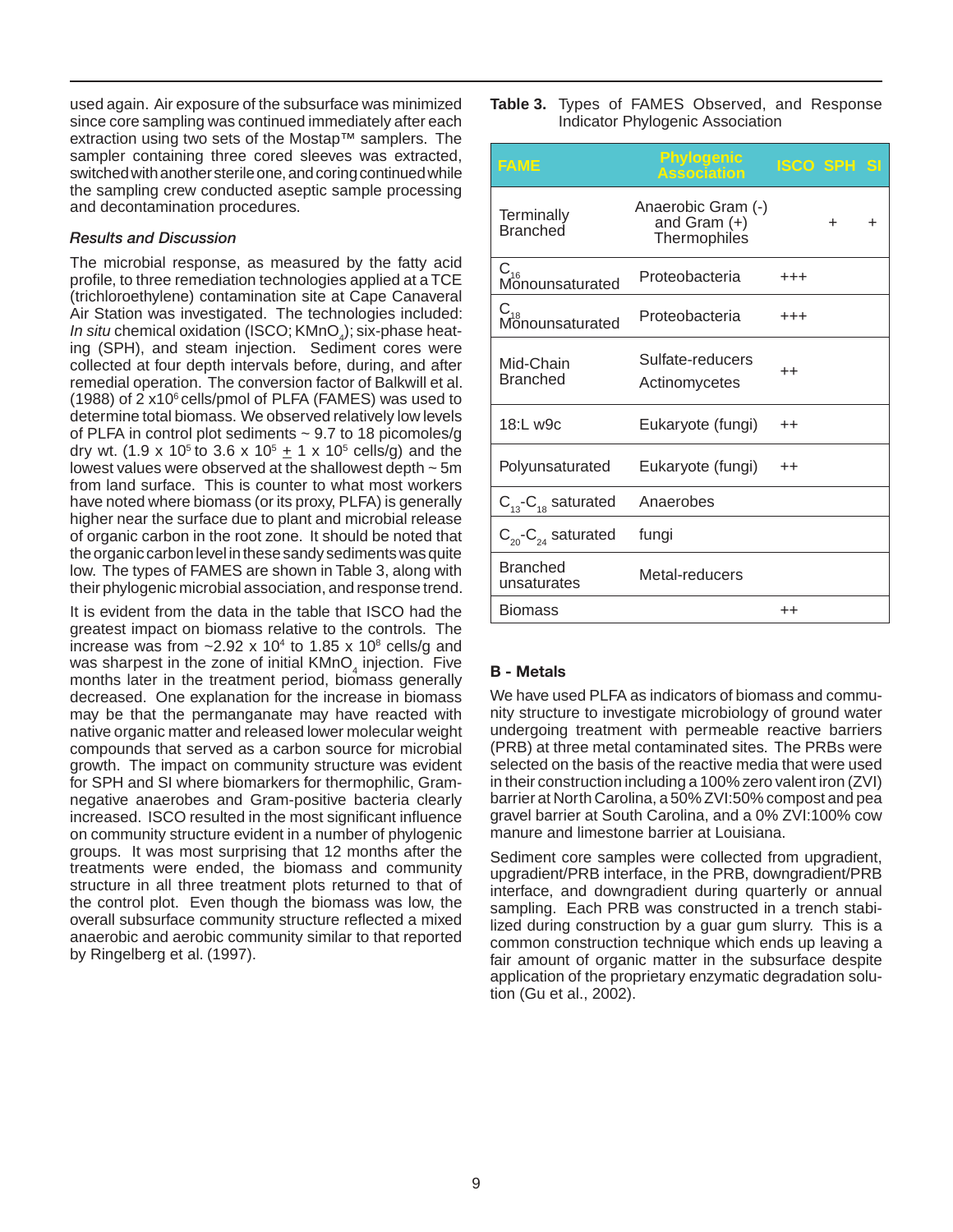#### *Experimental Methods*

 PRBs. The conventional coring techniques were adopted entire depth of each aquifer. To minimize contamination, anaerobic and aseptic conditions while at the field. The placed in an anaerobic field glove box. The glove box con- plastic sample bags (Whirl-Pak®). The portion used for and stored on dry ice at -70°C. The samples were trans Core samples were collected to provide information in defining the horizontal and vertical distribution of microbes at the using a Geoprobe™ to obtain continuous coring for the after a core was obtained using strict aseptic techniques, care was taken not to disturb or contaminate the sample. Processing was performed as quickly as possible under entire core sleeve (2-feet long with a 1-inch diameter) was tained an atmosphere of argon and was shielded from direct sunlight. Each sleeve was labeled with the percentage of recovery recorded prior to opening and visual inspection for mineralogy. Surface layers of the core were scraped away using a sterile sampling device and discarded so that only the center of the core was placed in sterile thin-walled DNA/PLFA analyses was rapidly frozen with liquid nitrogen ported to the laboratory at -70°C and stored at the same temperature prior to analysis.

#### *Results and Discussion*

 Support Center at Elizabeth City, NC. This site had been a One site at which a zero-valent iron permeable reactive barrier (ZVI-PRB) was used was at the U.S. Coast Guard hard-chrome plating shop more than 30 years. According to Wilkin et al. (2002), chromate levels were in excess of 10 mg/L and TCE, c-DCE, and vinyl chloride were in the ppb ranges.

 bacteria. The analyses focused on the samples collected The sediment cores collected at the Elizabeth City ZVI-PRB which has been in place since 1996 were analyzed to assess community structure and physiological status of the in the midbarrier and in the zones of low and high corrosion particularly those at the upgradient interface of the wall from two consecutive sampling events 2 years apart.

 samples with low corrosion. The lowest biomass was zone with the highest corrosion  $(5.09 \times 10^6 \text{ cells/g})$ . The In general, the abundance of biomass in sediment cores with high corrosion was one log factor higher than the observed at an upgradient sandy location within the plume  $(1.03 \times 10^5 \text{ cells/g})$  while the highest biomass was at a increased microbial biomass at the upgradient interface of the PRB suggests a real potential for biofouling and reduced hydraulic performance of zero-valent iron PRBs.

 δ-proteobacteria. The fatty acids suggest that the com-The PLFA profiles of the collective samples were predominantly consistent with those of proteobacteria with the exception of the upgradient samples in which proteobacteria included 42% of their community structure; they had no biomarkers indicating metal reducers, or sulfate-reducing munity structure at the upgradient/PRB interface, within the PRB, and the downgradient/PRB interface consisted of sulfate and metal reducers ranging from 2.06% to 14.34%

 detection of SRBs. However, zones of high corrosion were reducers. This could be attributed to the increase in pH of the total community. Among these populations, metal reducers were present in every sample regardless of the represented by the increased percentage SRBs than metal which seemed to offset the positive influence of an abundance of hydrogen produced in the barrier.

 in 1972 in South Carolina. The combination of reactive acid producing to acid consuming condition. The second permeable reactive barrier was constructed at a pilot scale to assess the efficacy of ZVI, leaf compost, and limestone and pea gravel as the reactive material to mitigate the principal contaminants that were arsenic (As), lead (Pb), and acidic pH conditions from an upgradient phosphate fertilizer manufacturing plant that had been decommissioned materials was designed to promote microbiological sulfate reduction and to increase pH of the ground water from an

 (104-5 cells/gram). The increase in the biomass was also positively correlated with depth. The highest biomass quickly to the strongly reducing conditions. The total microbial abundance based on the PLFA was several orders of magnitude higher in the barrier  $(10<sup>6-8</sup>$  cells/gram) than in the background sediment samples  $(6.63 \times 10^8 \text{ cells/gram})$  was observed in a sample from 11 ft bgs suggesting that the microbial community adapted

 specific populations). The increase in branched PLFA in The increase in biomass continued over the next two consecutive sampling events which may reflect the adaptation of the population to degradation products of the compost. Mid-chain branched saturated PLFA structural groups increased significantly over time, especially compared to the Elizabeth City ZVI, suggesting that SRBs, and to a lesser extent metal reducers, were increasing at the expense of the other groups (i.e., Firmicutes, Proteobacteria, and nonthe PRB, and the alteration of ground-water geochemistry, including the reduction of sulfate, resulted in Gram-positive anaerobic bacteria being a significant fraction of the overall community. In contrast, Polyenoic FAMES composed the most insignificant component of the total PLFA structural groups in the wall suggesting that eukaryotes were not supported by the reactive media. In general, the polyenegics are considered as a remnant of the guar gum (Gu et al., 2002).

of approximately 10<sup>7-9</sup> cells/gram at the deeper horizons. The third field scale PRB comprised of pasteurized cow manure (50% by wt.) and limestone (50% by wt.) was constructed during 2003 in Louisiana to mitigate lead (Pb), cadmium (Cd), arsenic (As), and a low pH ground water. Analysis of the PLFA profiles at this site showed that the microbial community structures of the samples varied considerably among the samples. Estimated viable biomass, based on total PLFA concentrations ranged from  $\sim$ 10<sup>5-7</sup> cells/gram dry weight among the samples collected at 4 - 6 ft bgs with the majority of samples containing biomass

The majority of the samples had relatively diverse microbial communities in which the primary members were Firmicutes, which was ≥30% of the total PLFA. Firmicutes include Bacteroides and *Clostridia*-like fermenting bacteria. High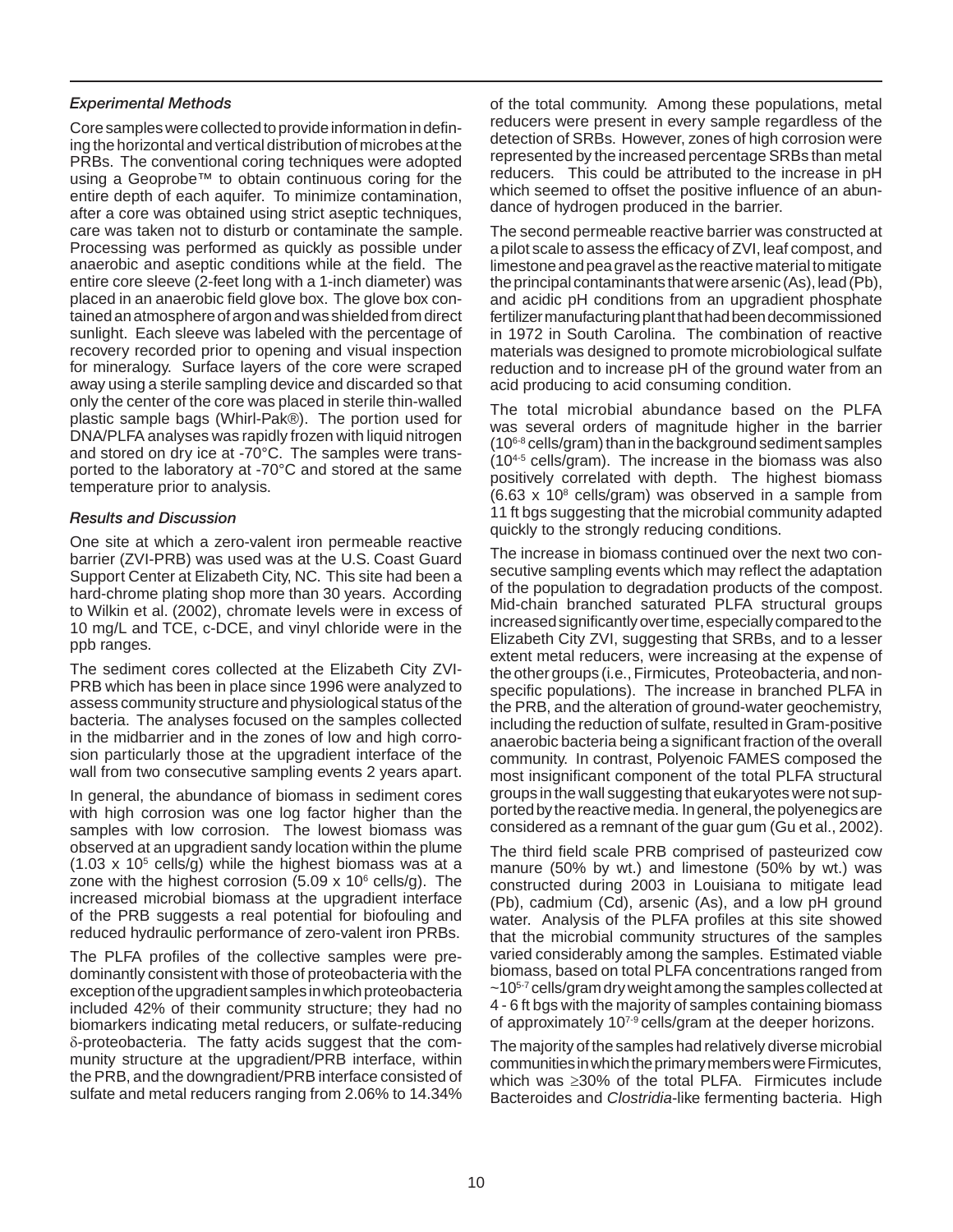proportions of Firmicutes suggest that conditions were anaerobic at sampling locations within the barrier. Many of the samples also contained relatively large proportions of biomarkers for sulfate-reducing and metal-reducing bacteria, which further supports the presence of highly anaerobic conditions. In two-thirds of the samples the total "anaerobic" biomarkers accounted for ≥48% of the total PLFA. Methanogenesis is common in gut-dwelling archaea. Even though the biomarkers for methanogenic archaea may have some overlap with common actinobacteria, a strong correlation between these biomarkers and portions of the wall with significant methane production (as high as 50 mg/l) is suggestive of the presence of archaea PLFA.

 permeability of their cell membrane. The second distinc-The results from the organic based barrier in Louisiana suggested that there was a drastic difference in the most abundant population as compared to the Elizabeth City ZVI-PRB as Firmicutes were dominant in the manure wall but Proteobacteria were the most abundant group in the zero valent iron wall. Proteobacteria not only comprised a smaller proportion of the total population of the manure wall as compared to the ZVI wall, the physiological status of the Gram-negative Proteobacteria in the manure wall is suggestive of a slowed growth rate and/or of decreased tion between the community structures of the two barriers is that the PLFA from the manure wall contained a high percentage of normal saturated structural groups which are found in all organisms as compared to the ZVI wall.

#### *Summary*

The biomass estimates based on FAME were generally lower by several orders of magnitude from upgradient to the vicinity and within the three PRBs. FAME indicators of both the Gram-positive and Gram-negative-anaerobic microorganisms increased from core samples near and within the PRBs as evidenced by terminally branched and monoenoic fatty acids.

 well downgradient from the PRB. The presence of metal ment of the iron PRBs. The FAME extracts from in or near the iron-containing PRBs showed a similar signal of increased representation of sulfate- and metal-reducing organisms extending sulfides also supported the FAME analysis suggesting the microbial reduction of sulfates in the geochemical environ-

which could be attributed to an accumulation of  $\mathsf{H}_{2}^-$  The role It is important to note that methanogens did not constitute a significant fraction of the total biomass of the South Carolina PRB. A similar result was also reported by Stapleton et al. (1998). Since there is generally a relative abundance of  $H<sub>2</sub>$ in the vicinity of ZVI-PRB produced by cathodic corrosion of the iron, it may be expected that the methanogens would predominate over the sulfate reducers. However, due to the high levels of  $SO_4^*$  it is possible that the methanogens may have been at a competitive disadvantage (Lovley and Goodwin, 1988). Since the anaerobic microorganisms displayed a higher level of biomass, a reduction in the hydraulic performance of the ZVI-PRB may not result from biofouling microorganisms play in the development of "green" rust, ferrous hydroxides, etc. in ZVI-PRBs remains unknown.

## *Catalytic Proteins*

 reducing bacteria (SRB). This investigation examined over The activity of certain enzymes in soil and sediment samples reflects the metabolic rate of the microbial populations. One of the types of enzymes most studied under anaerobic conditions is dehydrogenases that are abundant in sulfateeighty samples derived from metal and chlorinated solvent contaminated sediments for dehydrogenases activities. The presence of SRBs among the tested samples was confirmed prior to the enzyme assay.

#### *Experimental Methods*

box. The samples then were buffered with  $CaCO<sub>3</sub>$  (to a sample. The samples were incubated for 24 hrs in an extract were measured at 485 µm. The enzyme activities Triphenyl tetrazolium (TTC) chloride is a substrate for a number of non-specific dehydrogenases present in microbial communities and can be generally correlated with respiratory activity and used as an index of microbial activity (Ladd, 1978). In order to determine dehydrogenase activity (DH), 5 grams of core sample were placed in an anaerobic glove pH >6), and 1.75 ml of 0.5% 2,3,5-triphenyl tetrazolium chloride and distilled water were added to each sediment anaerobic glove box and were transferred to a chemical hood and extracted sequentially with two 10 ml aliquots of methanol and filtered through Whatman no. 42 paper. The aliquots were then combined in a volumetric flask and made up to 50 ml with methanol. Optical densities of the were performed in triplicate and averaged. Controls were set up using samples with distilled water without TTC.

 1 mg/100 ml. The optical density was linear up to a con-Since the results are interpreted in terms of enzyme activity rather than microbial number, a standard curve was prepared using TTF in methanol in the range of 0 to centration of 150 mM TTF/ml of methanol. Using this curve, the amount of TTF formed in each sample was converted into ul H and the results were expressed as umoles H/g of core sample/hr (Johnson and Curl, 1972).

#### *Results and Discussion*

 and at a chlorinated solvents site in Florida. While the taminated with TCE. The technologies included Six-Phase We have used dehydrogenase measurement as an index of metabolic activity at a metal contaminated site in Louisiana ground-water remedy at the Louisiana site included a permeable reactive barrier constructed from cow manure and limestone, as discussed earlier, the Cape Canaveral project in Florida was designed to field-test and compare three technologies for the remediation of ground water con-Heating (SPH), Steam Injection (SI), and In Situ Chemical Oxidation (ISCO). A critical aspect of the project was to determine the effects of the remediation activities on the indigenous microbial populations which are relied upon for the final polishing phase of the treatment train.

The results indicated that dehydrogenase activity in the sediment samples was not always correlated to the microbial number. However, in amended environmental samples such as the PRB barrier samples, the enzyme activity increased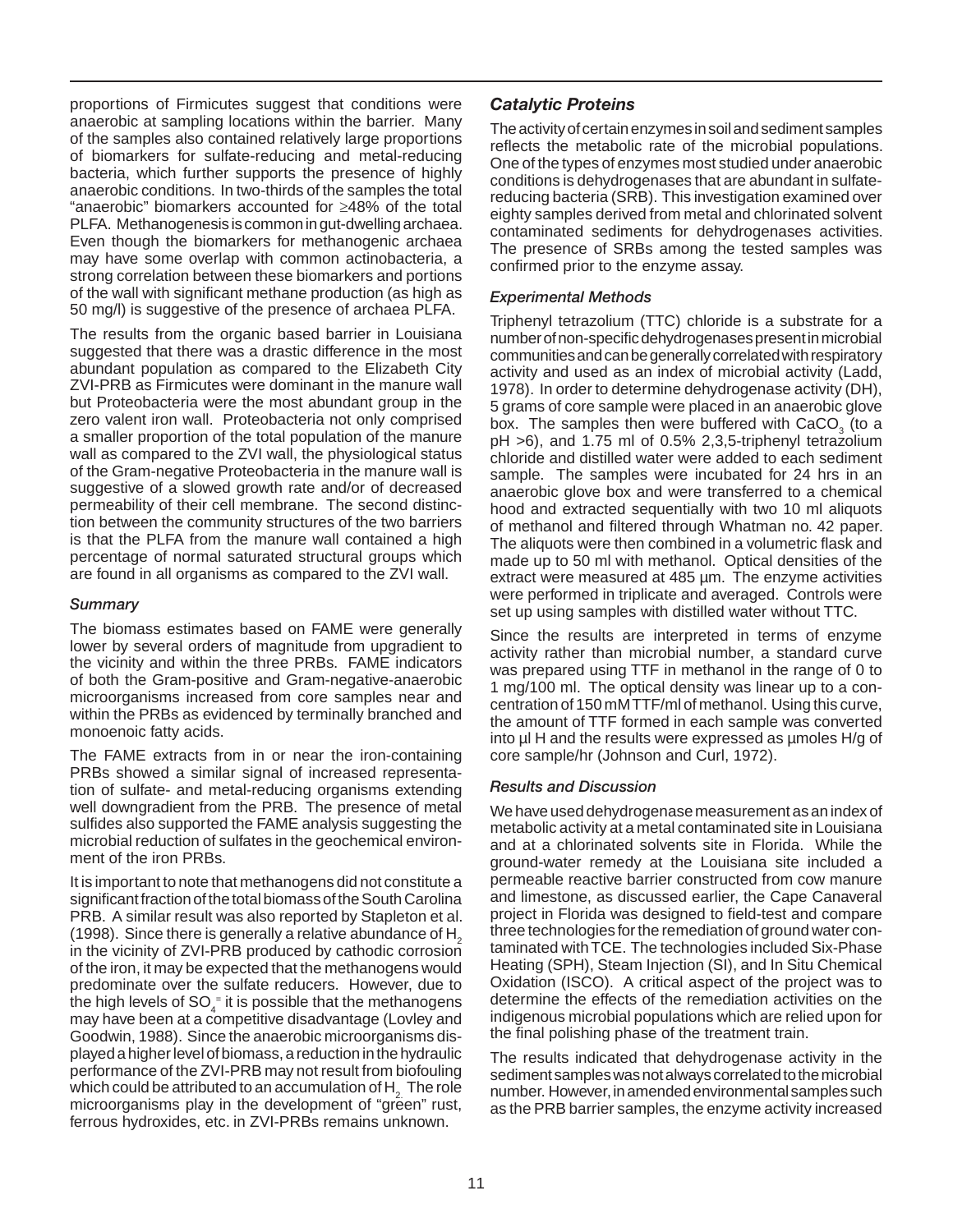for retaining dehydrogenase activity. Therefore, the assays immediately upon extraction in the field. with increased microbial populations. It was also determined that air drying the core samples resulted in a 30 to 50 percent loss of dehydrogenase activity while storage of wet sediment at –80°C was found to be most satisfactory were performed on fresh core sediments that were frozen

 tive barrier as compared to that of the more mature wall. The 2.075 µmoles H/g/h in February 2005 (3 months). These appearance of the cores upon extraction. While in the older The Louisiana PRB was constructed in two phases; the first portion was emplaced in the aquifer for the treatability study which is now termed "the matured wall" with an extension to the wall completed one year later in May 2003, at the fullscale which is now termed "the new wall". Data show that the enzymatic activities were significantly higher among the bacterial populations of the newly installed permeable reacresults indicated that the vertical average enzyme activity of core samples in the old wall rose from 0.547 µmoles H/g/hr in December 2004, to 0.677 µmoles H/g/hr in April 2006 (16 months). In the newer extension, the average activity rose from 0.788 µmoles H/g/hr in December 2004 to differences in enzyme activity are also reflected by the wall the more active depths rendered brown cores, those from the more active depths in the newer wall were black indicating more reduced conditions. In either event, these results are indicative of the ample carbon compounds or  $H<sub>2</sub>$  that are made bioavailable from the reactive material in the more recently installed wall.

Although all of the core samples suggest that the highest enzyme activity occurred in the deeper zones, it is clear that enzyme activity in the new construction exceeded that of the older wall. For example, representative cores (April, 2006) show that activity from 5-9 feet in the old wall was 0.329 µmoles H/g/hr and was 1.024 µmoles H/g/hr in the 10-12 foot core. In the newer wall, however, the activity was 0.659 µmoles H/g/hr in the 5-9 foot core and 6.240 µmoles H/g/hr in the 11-12 foot core.

 other treatment plots. The cores above 17 feet in depth 5.796 umoles H/g/hr at 41 feet. When analyzing cores from the Cape Canaveral project from the control site as well as the ISCO treatment plot before initiation of the remediation, it was determined that the enzyme activity increased linearly with depth, as in the varied between 0.556 and 0.767 µmoles H/g/hr while the activity increased to 4.682 µmoles H/g/hr at 31 feet and

 at 8 feet bgs was only 0.003 µmoles H/g/hr. Cores from the first post treatment sampling event (0 month after ISCO termination) showed that in the ISCO plot the activity had actually increased over the background (3.178 versus 0.556 µmoles H/g/hr) at 17 feet bgs, but was below background (3.465 versus 4.682 µmoles H/g/hr) at 31feet bgs. In the SPH plot cores from the first post treatment sampling event demonstrated that the enzyme activity still increased with depth (0.138 at 7 ft, 1.984 at 27 ft, and 4.230 at 41 ft) but varied between 60-70 percent of background. One second post treatment sampling (6 months after ISCO termination) from the SPH plot shows the enzyme activity

#### *Summary*

 the aquifers. Therefore, it can be concluded that this assay The dehydrogenase assay used in this research for the measurement of enzyme activity under anaerobic conditions is based on the principle that when metabolizing cells come in contact with an aqueous solution of TTC, it is converted into triphenlyformazon (TTF) which can then be measured colorimetrically. Regardless of the remedial options used, ISCO, SPH, or permeable reactive barriers, the results indicated that there was an increased bacterial activity as measured by the elevated enzyme levels particularly in response to enhanced electron acceptors/donors present in can be confidently used as a sensitive index for bacterial activity at various contaminated sites.

## *Genomic*

#### *Experimental Methods*

#### DNA Extraction

Various DNA extraction protocols were evaluated on samples from two permeable reactive sites: the North Carolina ZVI-PRB, and the Louisiana cow manure-PRB. All protocols utilized a bead-beating method to lyse bacterial cells and release DNA (Mini Bead-Beater, BioSpec Products, Bartlesville, OK, Borneman et al., 1996; Duncan et al., 2003). Phenol-chloroform extraction, followed by ethanol precipitation (Rios-Hernandez et al., 2003), and four commercially available kits were compared, following the manufacturers' protocols: FastDNA Spin Kit for Soil (MP Biomedicals, Irvine, CA, Duncan et al., 2003), Power Soil DNA Isolation Kit (Mo Bio Laboratories Inc, Carlsbad, CA), UltraClean Soil DNA Kit (Mo Bio Laboratories), and UltraClean Mega Soil DNA Kit (Mo Bio Laboratories). Sample weights of 0.25, 0.5, 2, and 5 g were compared. Bead-beating rates of 25,000 and 36,000 rpm and beating times of 60 seconds and 90 seconds were compared for the FastDNA Spin Kit for Soil. DNA fragment size was examined and the concentration verified by agarose gel electrophoresis of an aliquot of the DNA sample and viewing the Sybr®Safe (Invitrogen Inc., Carlsbad, CA)-stained gel under UV transillumination.

#### PCR, Cloning, and DGGE

Primers were synthesized by Invitrogen Corp. (Carlsbad, CA). Other reagents and enzymes were purchased from Fisher Scientific or Sigma-Aldrich.

#### **Eubacteria**

 when cloning from a pool of sequences. The inserted 1500 bp fragment: Nearly full length eubacterial 16S rDNA (*Escherichia coli* positions 8-1492) for cloning was obtained from DNA purified from cells by amplification with "universal" eubacterial primers targeting conserved regions and the cycling conditions described in Herrick et al. (1993). The PCR products were cloned into the TOPO-TA vector (Invitrogen Inc., Carlsbad, CA) following the manufacturer's recommendations to increase the number of transformants fragment was amplified from randomly selected single white colonies using primers complementary to the M13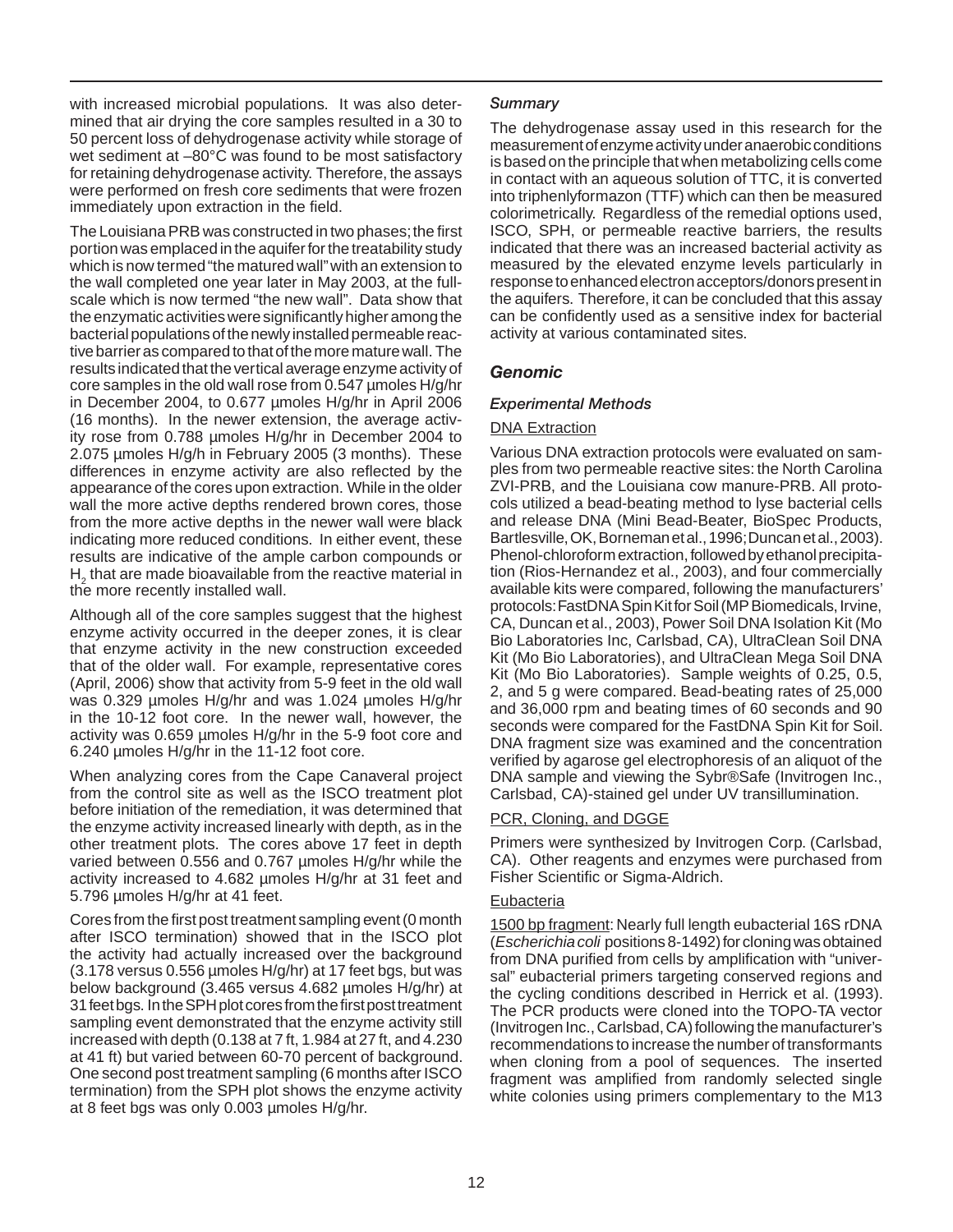sequences present in the TOPO-TA vector, and then purified for sequencing as described below (DNA sequencing).

 al., 1993). The gradient was formed of 6% polyacrylamide previously described (Rios-Hernandez et al., 2003). The 550 bp fragment (nested): Primers GM5F and D907R (Muyzer et al., 1993) were used to amplify a 500-bp region of the 1500 bp PCR template above for denaturing gradient gel electrophoresis (DGGE) analysis of differences in sequence diversity among the samples. DGGE was performed using a D-Code 16/16-cm gel apparatus (BioRad, Hercules, CA), at a constant voltage of 65 V for 16 hours and a constant temperature of 60°C (Muyzer et in TAE buffer with between 40 and 60% denaturant (7M urea and 40% formamide is defined as 100% denaturant). After electrophoresis, the gel was stained in a solution of Sybr®Safe and a permanent image was captured by the NucleoCam Digital Image Documentation System (NucleoTech Corp., San Mateo, CA). Selected bands were cut from the gel and incubated in PCR-grade water, then used as template DNA in subsequent PCR reactions, as PCR product was prepared for sequencing as described below (DNA sequencing).

#### Archaea

600 bp fragment:16S rRNA PCR products of approximately 600 bp in size were obtained for cloning by amplification with the archaeal primers ARC333GC and 958R (Reysenbach and Pace, 1995; Watanabe et al., 2002). Amplification followed the touch-down procedure described in Muyzer et al. (1993). Cloning and subsequent preparation for DNA sequencing followed the procedure described for the eubacterial 1500 bp fragment.

220 bp fragment (nested): A "nested" PCR reaction was performed using archaeal 16S primers ARC20 and 958R for the first amplification, and primers ARC333 (Reysenbach and Pace, 1995) and P2 (Muyzer et al., 1993) for the second PCR reaction. DGGE was performed to separate the resulting 220 bp fragments (8% polyacrylamide, 0-100% denaturant), and bands were cut from the gel for purification and subsequent sequencing, as described above for the eubacterial 500 bp fragment.

#### DNA sequencing

 Biosystems, Inc., Foster City, CA). The M13 primers and archaeal 16S rDNA. The amplification primers were used Amplified DNA was purified from primers and unincorporated nucleotides and concentrated with Millipore Ultrafree-MC 30,000 NMWL Filter Devices to 20-100 ng/µL. Sequencing of the purified PCR products was performed on an ABI Model 377 automated sequencer, using Ampli-TaqFS DNA polymerase and fluorescent-labeled dNTPs in a cyclesequencing kit (ABI Prizm Dye Terminator Kit, PE Applied two internal primers (704f f, 907r, Johnson, 1994) were employed to sequence 1500 bp eubacterial 16S rDNA. The M13 primers were used to sequence the 600 bp to sequence the nested eubacterial (550 bp) and archaeal (220 bp) fragments. Sequencher® (Gene Codes Corp., Ann Arbor, MI) was used to assemble the fragments. The assembled sequences were compared to those in GenBank

using BLASTN (Altschul et al., 1997, National Center for Biotechnology Information). Sequences from a BLASTN search, that most closely matched the sequences from the clones and sequences of selected outgroup strains, were aligned using CLUSTAL X (ver. 1.81) (Thompson et al., 1997). A dendrogram was constructed from the distance matrix using the neighbor-joining method in CLUSTALX and 1000 bootstrap replicates were performed to estimate the support for each branch (Felsenstein, 1985).

## *Results and Discussion*

## DNA extraction

All methods gave qualitatively the same results: DNA was obtained from five sites of sufficient quantity and quality to be amplified using universal eubacterial primers. We were not initially able to amplify DNA from two of the Elizabeth City samples. Tests confirmed that PCR-inhibiting substances were not responsible for the lack of amplification, therefore, based on the high percentage sand composition of these samples, we assumed that biomass might be lower in these two samples. PLFA values confirmed that the number of microorganisms was very low in samples taken from these as well as similar sites. Our procedures were accordingly modified to increase the amount of sample processed and to concentrate the extracted DNA. In brief, four 0.5 g subsamples were processed separately until an intermediate stage in the protocol of the MoBio Power Soil DNA Isolation Kit, and then combined prior to filtration and final elution of the DNA.These modifications, together with decreasing the final elution volume, allowed us to increase the final DNA concentration by a factor of approximately 16 (standard protocols call for single 0.25 g samples and elution in a volume of 50 µL rather than 100 µL). Using the modified protocol, eubacterial and archaeal16S rRNA was successfully amplified from two Elizabeth City samples (eubacterial only from two additional samples) and six samples from the permeable reactive barrier in Louisiana.

## Molecular identification of eubacteria and archaea

 (Figure 4). Two sequences had very high similarity (>99%) Although DGGE profiles suggested that 16S rDNA sequence diversity was fairly low in the Elizabeth City sites, five distinct groups of eubacterial sequences were found. A total of 9 eubacterial and 5 archaeal sequences were obtained from cloning.The majority of the eubacterial sequences (all from Elizabeth City, NC) showed highest affinities to those from Firmicutes, especially to members of the high G+C groups to *Rhodococcus* strains, including one with 1 base difference from *Rhodococcus* sp. UFZ-B528 (AF235012, sequence of an isolate from a chlorobenzene-contaminated aquifer), three were most closely affiliated with *Desulfotomaculum*  (genus of Gram-positive sulfate-reducing bacteria), and two were most similar to uncultured *Clostridium* sequences obtained from a bioreactor producing methane from landfill leachate. Two sequences were almost identical (>99%) to that of *Pseudomonas libaniensis*, isolated from spring water. Short sequences (122-161 bp) were obtained by cutting bands from the DGGE gels and reamplifying--to the extent the sequences from cut bands and clones overlapped, the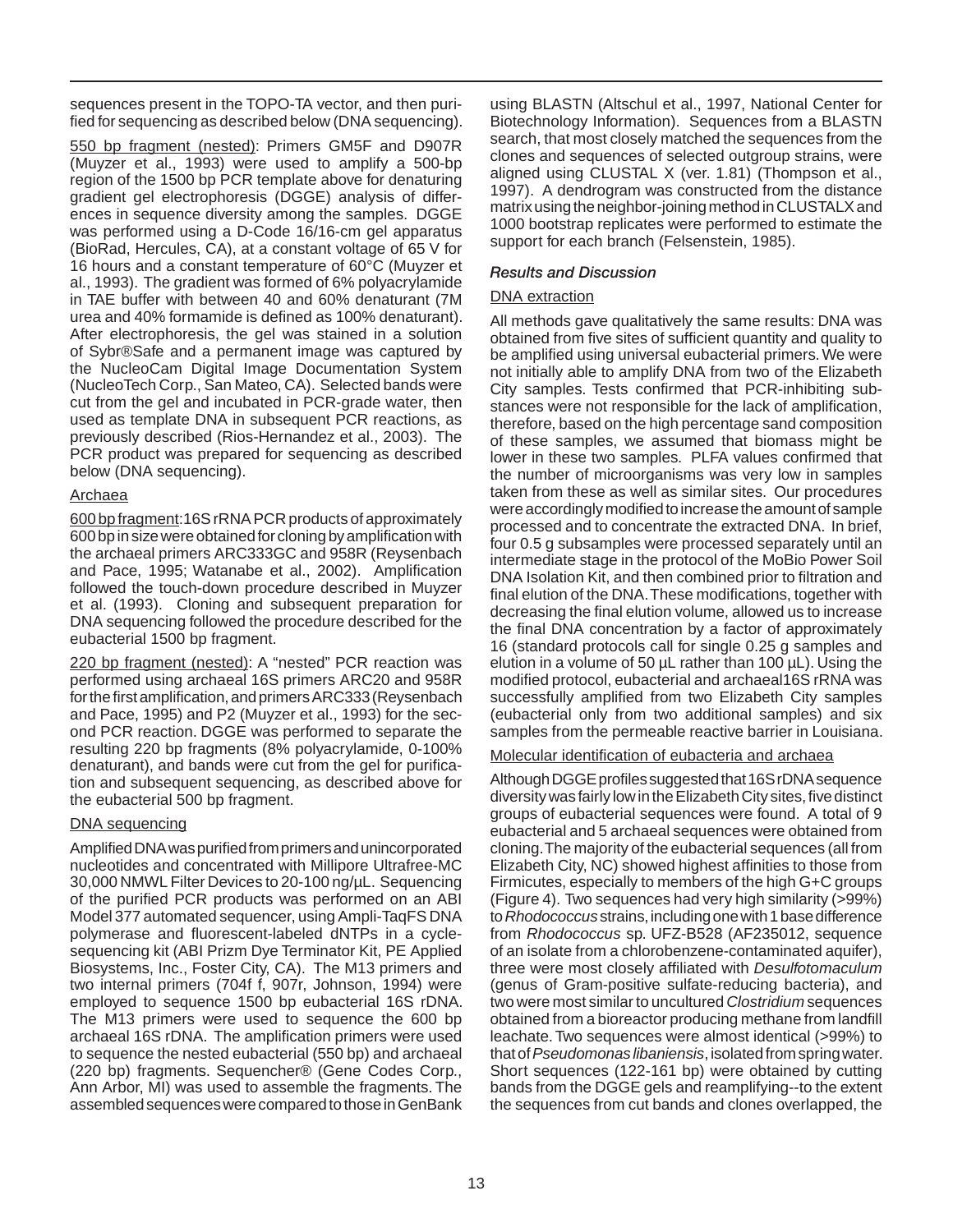obtained by cloning. The cloned sequences were of much former confirmed the presence of the eubacterial groups higher quality as well as longer, both factors are beneficial for phylogenetic inference.



Lanes: (1) iron, zone of high corrosion; (2) down gradient sand; (3) iron, midbarrier, low corrosion; (4) iron, midbarrier; (5) iron, low corrosion; (6) iron, high corrosion, (7) iron, low corrosion, (8) iron midbarrier

Conditions: 40%~60% denaturant, Eubacteria, 65v for 12hrs running



 fifth was similar (98%) to *Methanobacterium.* As discussed earlier, methanogenic archaea PLFA were found within the Louisiana wall, especially at the regions of high methane production. Further genomic analysis of this PRB has also shown sequences most closely associated with methanogens. For example, the archaeal sequences from cloned 16S sequences (all from the Louisiana wall) were primarily affiliated with *Methanosarcinacea* (4/5); the

#### *Summary*

It is clear that typical protocols used for soil analysis would certainly fail to adequately interrogate ground-water treatment systems unless they were substantially modified. The modifications found necessary to compensate for the low biomass in the Elizabeth City samples were two-fold: to increase the size of the sample processed, and to use nested PCR for visualization of diversity patterns by DGGE. However, cloning longer fragments is recommended for sequence analysis.

It should be noted that the presence of the iron or sorption of DNA macromolecules on the minerals or Fe surfaces was not encountered during our research. Eubacterial diversity was limited in the Elizabeth City site, but nevertheless contained members from four different groups of eubacteria. Some of the sequences had highest affinity to those obtained from sites contaminated with chlorobenzene.

## **Conclusions**

 cific microbial species in the subsurface. The presence of It should be clear to the reader that the PLFA indicators of microbial biomass and community structure complement the use of DNA for community structure, diversity and specontaminants superimposed on both site geochemistry and physical/chemical interventions to remediate chlorinated solvent and metal contamination evoke a profound change in the abundance, diversity and activity of microbiota. Increases in biomass alone show that microorganisms can adapt, and in some cases thrive under otherwise adverse dynamic conditions.

In these disturbed environments, there may be a need for more effective DNA extraction methods to magnify the sample size which would enable improved understanding of the microbial ecology of the subsurface. As more specific gene probes are developed, improved DNA extraction techniques could provide a much more in-depth picture of microbial function, diversity, activity, and interdependence.

 more stable in time and space. There is a definite need for It must be kept in mind that nearly exponential changes in microbial biomarkers can occur due to contamination and remediation while the geochemical parameters remain far the application of more accurate, reliable and statistically responsive indicators of microbial reactions to geochemical stressors.

## **Notice**

The U. S. Environmental Protection Agency through its Office of Research and Development funded the research described here. This research brief has been subjected to the Agency's peer and administrative review and has been approved for publication as an EPA document. Mention of trade names or commercial products does not constitute endorsement or recommendation for use.

## **Acknowledgments**

We are grateful to the following individuals at the NRMRL of the U.S. EPA: Dr. Richard Wilkin for providing the Elizabeth City soil samples; and Frank Beck (deceased), Patrick Clark, and Tony Lee for participating in field sampling.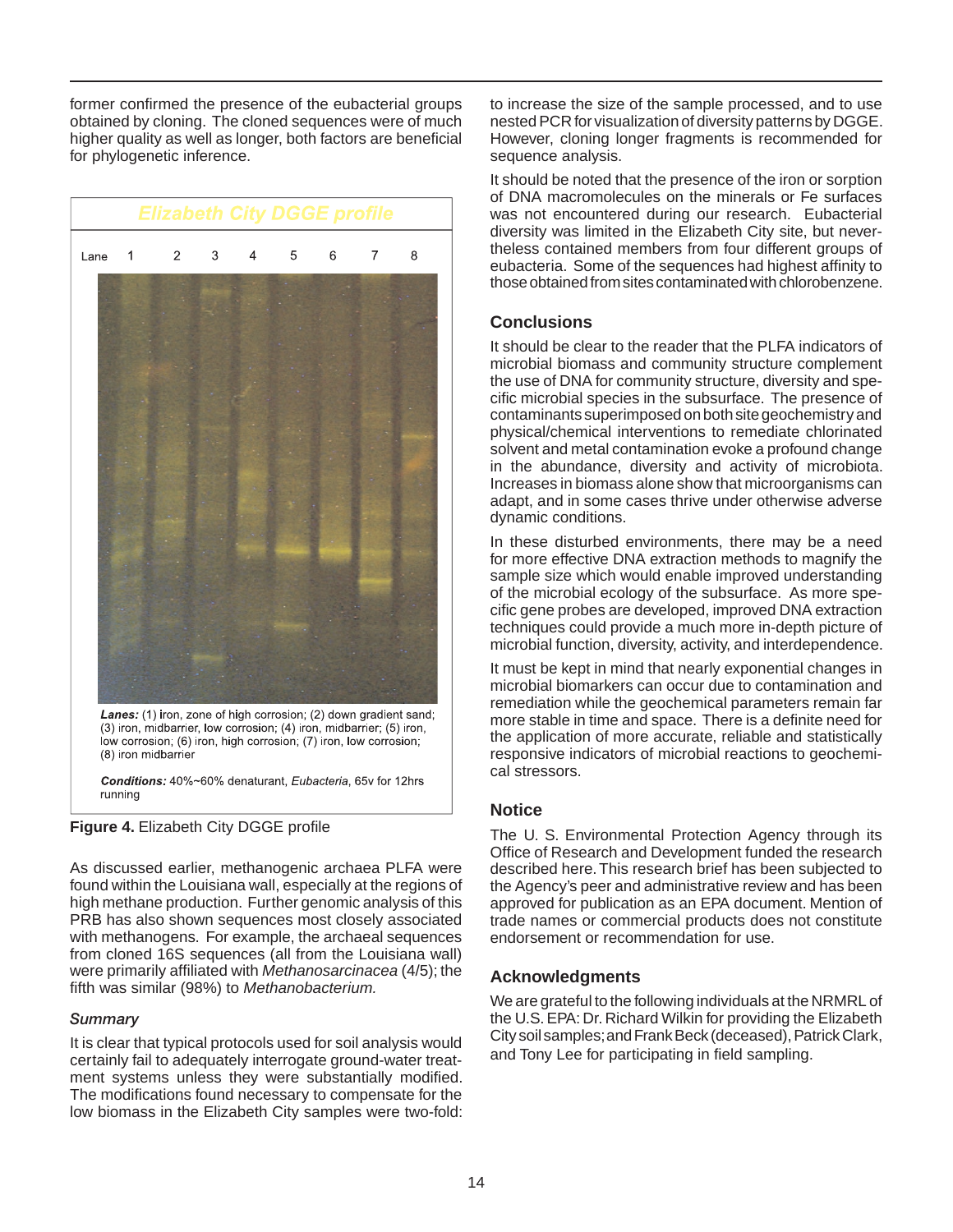#### **References**

- Altschul, S.F., Madden, T.L., Schäffer, A.A., Zhang, J., Zhang, Z., Miller, W., and Lipman, D.J. (1997) Gapped BLAST and PSI-BLAST: a new generation of protein database search programs. *Nucleic Acids Res*. 25(17):3389-3402.
- Amann, R.I., Ludwig, W., and Schleifer, K.-H. (1995) Phylogenetic identification and in situ detection of individual microbial cells without cultivation. *Microbiol. Rev.* 59(1):143-169.

Amann, R., and Ludwig, W. (2000) Ribosomal RNAtargeted nucleic acid probes for studies in microbial ecology. *FEMS Microbiol. Rev.* 24(5):555-565.

Anderson, T., Vrionis, H.A., Ortiz-Bernad, I., Resch, C.T., Long, P.E., Dayvault, R., Karp, K., Marutzky, S., Metzler, D.R., Peacock, A., White, D.C., Lowe, M., and Lovley, D.R. (2003) Stimulating the in situ activity of *Geobacter* species to remove uranium from the groundwater of a uranium-contaminated aquifer. *Appl. Environ. Microbiol.* 69(10):5884-5891.

Bagasra, O., Seshamma, T., and Hansen, J. (1994) Application of in situ PCR methods in molecular biology. I. Details of methodology for general use. *Cell Vision* 1:324-335.

Ecology 35(2):156-171. Balkwill, D.L., Murphy, E.M., Fair, D.M., Ringelberg, D.B., and White, D.C. (1988) Microbial communities in high and low recharge environments: Implications for microbial transport in the vadose zone. *Microbial* 

*Ecology* 35(2):156-171. Benner, S.G., Blowes, D.W., Gould, W.D., Herbert Jr., R.B., and Ptacek, C.J. (1999) Geochemistry of a permeable reactive barrier for metals and acid mine drainage, *Environ. Sci. Technol.* 33(16):2793-2799.

Bernstein, J.A., Khodursky, A.B., Lin, P.H., Lin-Chao, S., and Cohen, S.N. (2002) Global analysis of mRNA decay and abundance in *Escherichia coli* at single-gene resolution using two-color fluorescent microarrays. *Proc. Natl. Acad. Sci.* 99(15):9697-9702.

Borneman, J., Skroch, P.W., O'Sullivan, K.M., Palus, J.A., Rumjanek, N.G., Jansen, J.L., Nienhuis, J., and Triplett, E.W. (1996) Molecular microbial diversity of an agricultural soil in Wisconsin. *Appl. Environ. Microbiol*. 62(6):1935-1943.

Bustin, S.A. (2002) Quantification of mRNA using realtime reverse transcription PCR (RT-PCR): trends and problems. *J. Mol. Endocrinol.* 29:23-39.

Chen, F., Gonzalez, J.M., Dustman, W.A., Moran, M.A., and Hodson, R.E. (1997) In situ reverse transcription, an approach to characterize genetic diversity and activities of prokaryotes. *Appl. Environ. Microbiol.*  63(12):4907-4913.

Cottrell, M.T., and Kirchman, D.C. (2004) Single-cell analysis of bacterial growth, cell size, and community structure in the Delaware estuary. *Aquat. Microbial Ecology* 34:139-149.

Duncan, K., Jennings, E., Buck, P., Wells, H., Kolhatkar, R., Sublette, K., Potter, W., and Todd, T. (2003) Multi-species ecotoxicity assessment of petroleum-contaminated soil. *Soil and Sediment Contamination: an International Journal* 12(2):181-206.

Fang, J., and Barcelona, M.J. (1998) Structural determination and quantitative analysis of bacterial phospholipids using liquid chromatography/ electrospray ionization/mass spectrometry. *J. Microbiol. Methods* 33:23-35.

Fang, J., Barcelona, M.J., and Alvarez, P.T.T. (2000a) Phospholipid compositional changes of five *Pseudomonad* archetypes growth with and without toluene. *Appl. Microbiol. Biotechnology* 54:382-389.

Fang, J., Barcelona, M.J., and Alvarez, P.T.T. (2000b) A direct comparison between fatty acid analysis and intact phospholipid profiling for microbial identification. *Org. Geochem.* 31:881-887.

Farrelly, V., Rainey, F.A., and Stockebrandt, E. (1995) Effect of genome size and *rrn* gene copy number on PCR amplification of 16S rRNA genes from a mixture of bacterial species. *Appl. Environ. Microbiol*. 61(7):2798-2801.

 an approach using the bootstrap. *Evolution*  Felsenstein J. (1985) Confidence limits on phylogenies: 39:783-791.

Fredrickson, J.K., and Romine, M.F. (2005) Genomeassisted analysis of dissimilatory metal-reducing bacteria. *Curr. Opin. Biotechnol.* 16(3):269-274.

Freeman, W.M., Walker, S.J., and Vrana, K.E. (1999) Quantitative RT-PCR: pitfalls and potential. *BioTechniques* 26(1):112-125.

Fritsche, W. (1999) *Mikrobiologie* (2nd ed.) Spektrum Akademischer Verlag, Heidelberg.

Frostegard, A., Tunlid, A., and Baath, E. (1996) Changes in microbial community structure during long-term incubation in two soils experimentally contaminated with metals. *Soil Biol. Biochem*. 28(1):55-63.

Gu, B., Watson, D.B., Wu, L., Phillips, D.H., White, D.C., and Zhou, J. (2002) Microbiological characteristics in a zero valent iron barrier. *Environ. Monit. Assess.*  77(3):293-309.

Halden, R.U., Colquhoun, D.R. and Wisniewski, E.S. (2005) Identification and phenotypic characterization of *Sphingomonas wittichii* strain RW1 by peptide mass fingerprinting using matrix-assisted laser desorption ionization-time of flight mass spectrometry. *Appl. Environ. Microbiol.* 71(5):2442-2451.

Hansen, L., Nestler, C., Channell, M., Ringelberg, D., Fredrickson, H., and Saesner, S. (2000) Bioremediation treatability study for remedial action at Popile, Inc. site in El Dorado, Arkansas Phase II. Pilot Scale Evaluation U.S. Army Engineer District, New Orleans (ERDC/EL TR-00-03).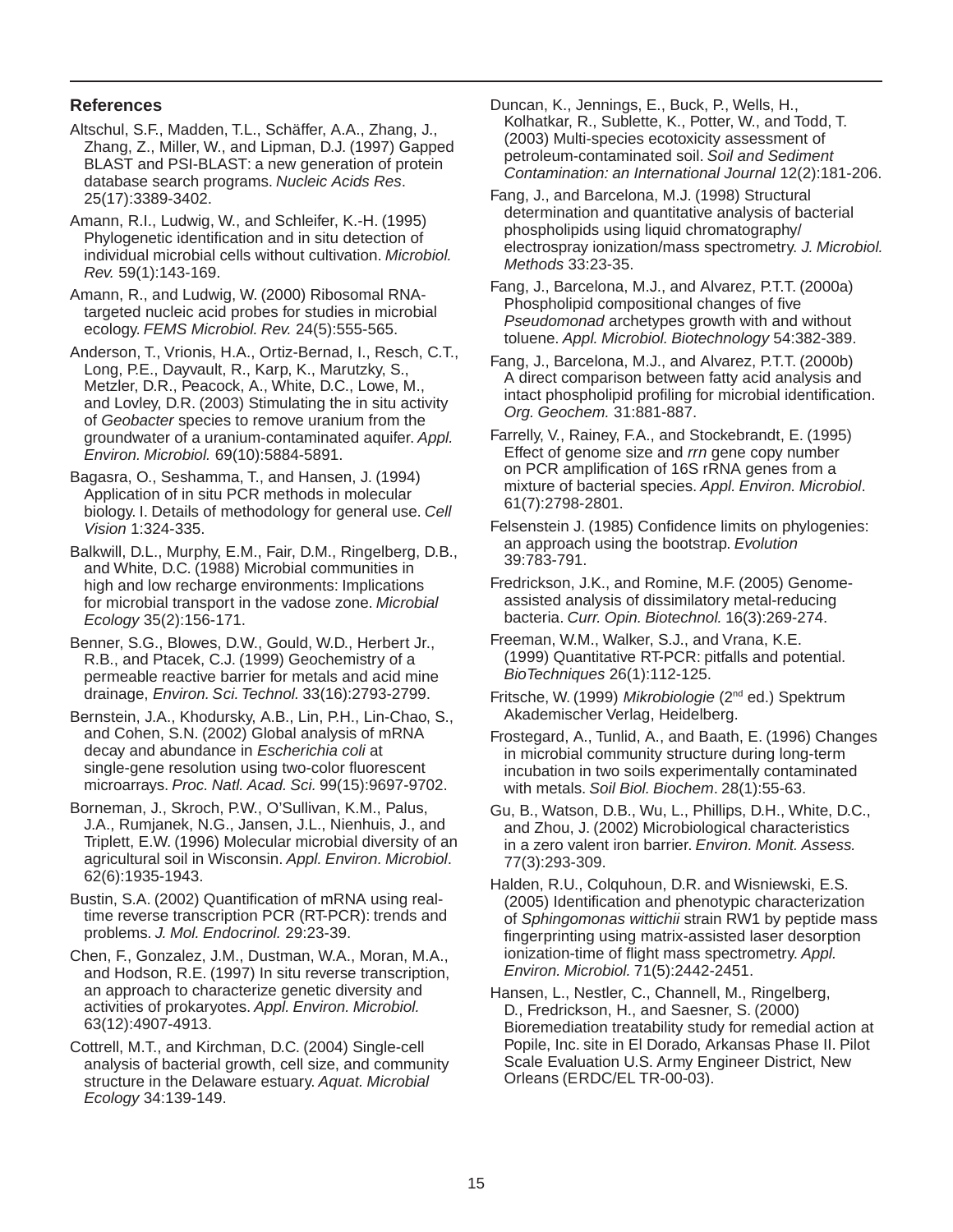Harms, G., Layton, A.C., Dionisi, H.M., Gregory, I.R., Garrett, V.M., Hawkins, S.A., Robinson, K.J., and Sayler, G.S. (2003) Real-time PCR quantification of nitrifying bacteria in a municipal wastewater treatment plant. *Environ. Sci. Technol*. 37(2):343-351.

Harvey, H.R., Fallon, R.D., and Patton, J.S. (1986) The effect of organic matter and oxygen on the degradation of bacterial membrane lipids in marine sediments. *Geochimica et Cosmochimica Acta* 50(5):795-804.

He, J., Ritalahti, K.M., Yang, K.-L., Koenigsberg, S.S., and Löffler, F.E. (2003a) Detoxification of vinyl chloride to ethene coupled to growth of an anaerobic bacterium. *Nature* 424:62-65.

He, J., Ritalahti, K.M., Aiello, M.R., and Löffler, F.E. (2003b) Complete detoxification of vinyl chloride by an anaerobic enrichment culture and identification of the reductively dechlorinating population as a *Dehalococcoides* species. *Appl. Environ. Microbiol.*  69(2):996-1003.

Heid, C.A., Stevens, J., Livak, K.J., and Williams, P.M. (1996) Real time quantitative PCR. *Genome Res.*  6(10):986-994.

Herrick, J.B., Madsen, E.L., Batt, C.A., and Ghiorse, W.C. (1993) Polymerase chain reaction amplification of naphthalene-catabolic and 16S rRNA gene sequences from indigenous sediment bacteria. *Appl. Environ. Microbiol*. 59(3):687-694.

Hodson, R.E., Dustman, W.A., Garg, R.P., and Moran, M.A. (1995) In situ PCR for visualization of microscale distribution of specific genes and gene products in prokaryotic communities. *Appl. Environ. Microbiol.* 61(11):4074-4082.

Innis, M.A., and Gelfend, D.H. (1990) *In:* M.A. Innis, D.H. Gelfand, P. Sninsky and D.C. White (Eds.) *PCR Protocols: A Guide to Methods and Applications*. Academic Press, New York, NY.

Ishida, Y., Madonna, A., Rees, J.C., Meetai, M.A., and Voorhees, K.T. (2002) Rapid analysis of intact phospholipids from whole bacterial cells by MALDI-MS combined with on-probe sample pretreatment. *Rapid Communications in Mass Spectrometry*  16(19):1877-1882.

Johnson, J.L. (1994) Similarity analysis of DNAs. *In*: P. Gerhardt, R.G.E. Murray, W.A. Wood, and N.R. Krieg (Eds.) *Methods for General and Molecular Bacteriology.* pp. 655-682, ASM Press, Washington DC.

Johnson, L.F., and Curl, E.A. (1972) Respiration and enzyme activity. *In*: L.F. Johnson, and E.A. Curl (Eds.) *Methods for Research on the Ecology of Soil-Borne Plant Pathogens.* pp. 108-115, Burgess Publishing Co., Minneapolis, MN.

Keeley, A., and Barcelona, M.J. (2006) Design of an MTBE Remediation Technology Evaluation. *Ground Water Monitoring and Remediation,* 26(2):103-113.

Klappenbach, J.A., Saxman, P.R., Cole, J.R., and Schmidt, T.M. (2001) rrndb: the ribosomal RNA operon copy number database. *Nucleic Acids Research*  29(1):181-184.

Kolker E., Picone, A.F., Galperin, M.Y., Romine, M.F., Higdon, R., Makarova, K.S., Kolker, N., Anderson, G.A., Qiu, X., Auberry, K.J., Babnigg, G., Beliaev, A.S., Edlefsen, P., Elias, D.A., Gorby, Y.A., Holzman, T., Klappenbach, J.A., Konstantinidis, K.T., Land, M.L., Lipton, M.S., McCue, L.-A., Monroe, M., Pasa-Tolic, L., Pinchuk, G., Purvine, S., Serres, M.H., Tsapin, S., Zakrajsek, B.A., Zhu, W., Zhou, J., Larimer, F.W., Lawrence, C.E., Riley, M., Collart, F.R., Yates, J.R., Smith, R.D., Giometti, C.S., Nealson, K.H., Fredrickson, J.K., and Tiedje, J.M. (2005) Global profiling of *Shewanella oneidensis* MR-1: Expression of hypothetical genes and improved functional annotations. PNAS. 102(6):2099-2104.

 R.G. Burns (ed.) *Soil Enzymes.* pp. 51-96, Academic Ladd, J.N. (1978) Origin and range of enzymes in soil. *In*: Press, London.

Lendvay, J.M., Löffler, F.E., Dollhopf, M., Aiello, M.R., Daniels, G., Fathepure, B.Z., Gebhard, M., Heine, R., Helton, R., Shi, J., Krajmalnik-Brown, R., Major, Jr. C.L., Barcelona, M.J., Petrovskis, E., Hickey, R., Tiedje, J.M., and Adriaens, P. (2003) Bioreactive barriers: a comparison of bioaugmentation and biostimulation for chlorinated solvent remediation. *Environ. Sci. Technol.*  37(7):1422-1431.

Löffler, F.E., and Ritalahti, K.M. (2001) 16S rDNAbased tools identify *Dehalococcoides* species in many reductively-dechlorinating enrichment cultures, p. 53-68. *In:* M.A. Kommüller (ed.) *Anaerobic Dehalogenation. SFB 193 Biological Waste Water Remediation.* Technical University Berlin, Germany.

Lovley, D.R. 2003. Cleaning up with genomics: applying molecular biology to bioremediation. *Nature Reviews Microbiol.* 1(1):35-44.

 sediments, *Geochim. Cosmochim. Acta*  Lovley, D.R., and Goodwin, S. (1988) Hydrogen concentrations as an indicator of the predominant terminal electron accepting reactions in aquatic 52(12):2993-3003.

Mackay, I. (2004) Real-time PCR in the microbiology laboratory. *Clin. Microbiol. Infect.* 10(3):190-212.

Madigan, M.T., Martinko, J.M., and Parker, J. (2000) *Brock-Biology of Microorganisms* (9<sup>th</sup> ed.), Prentice Hall, London.

Major, D.W., McMaster, M.L., Cox, E.E., Edwards, E.A., Dworatzek, S.M., Hendrickson, E.R., Starr, M.G., Payne, J.A., and Buonamici, L.W. (2002) Field demonstration of successful bioaugmentation to achieve dechlorination of tetrachloroethene to ethene. *Environ. Sci. Technol.* 36(23):5106-5116.

Muyzer, G., De Waal, E.C., and Uitterlinden, A.G. (1993) Profiling of complex microbial populations by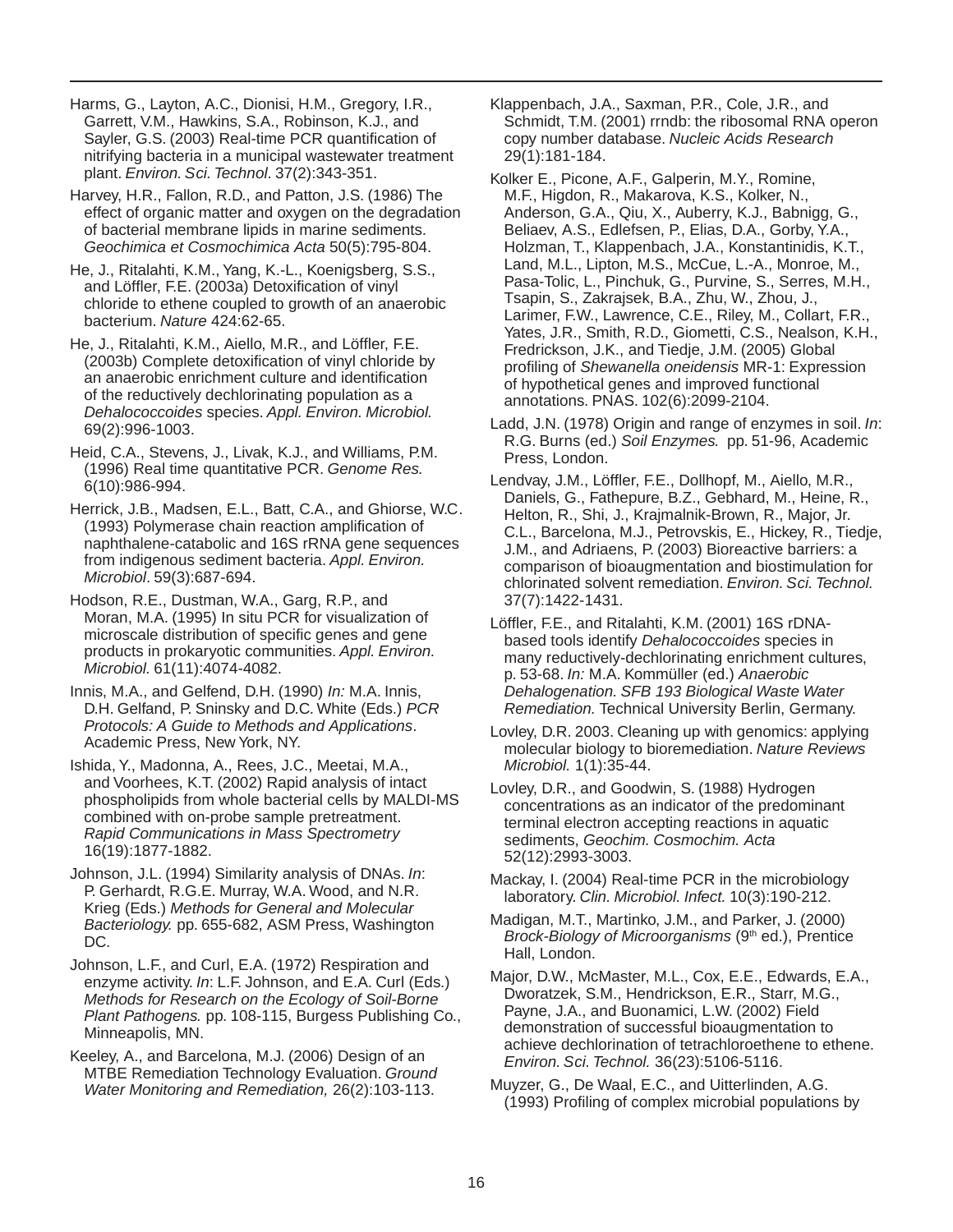denaturing gradient gel electrophoresis analysis of polymerase chain reaction-amplified genes coding for 16S rRNA. *Appl. Environ. Microbiol.* 59(3):695-700.

Ogram, A., Sayler, G.S., and Barkay, T. (1987) The extraction and purification of microbial DNA from sediments. *Microbiol. Methods* 7(2-3):57-66.

Ogram, A.V., Sun, W., Brockman, F.J., and Fredrickson, J.K., (1995) Isolation and characterization of RNA from low-biomass deep subsurface sediments. *Appl. Environ. Microbiol.* 61(2):763-768.

Olsen, B.H., and Tsai, Y.-L. (1992) Molecular approaches to environmental management, p. 239-263. *In:* R. Mitchell (ed.), Environmental Microbiology. John Wiley & Sons, Inc., New York, NY.

 by ribosomal RNA sequences. *Adv. Microbial. Ecol.*  Pace, N.R., Stahl, D.A., Lane, D.J., and Olsen G.B. (1986) The analysis of natural microbial populations 9:1-55.

Pfiffner, S.M., Palumbo, A.V., Gibson, T., Ringelberg, D.B., and McCarthy, J.F. (1997) Relating ground water and sediment chemistry to microbial characterization at a BTEX-contaminated site. *Appl. Biochem. Biotech.*  63-65:775-788.

Piotrowska-Seget, Z., and Mrozik, A. (2003) Signature Lipid Biomarker (SLB) analysis in determining changes in community structure of soil microorganisms. *Polish Journal of Environmental Studies* 12(6):669-675.

 proteomics of a natural microbial biofilm. *Science*  Ram, R.J., VerBerkmoes, N.C., Thelen, M.P., Tyson, G.W., Baker, B.J., Blake, R.C., Shah, M., Hettich, R.L., and Banfield, J.F. (2005) Community 308(5730):1915-1920.

Ratledge, C., and Wilkinson, S.G. (1988) *Microbial Lipids.* Vol 1. Academic Press, London, UK.

Reysenbach, A.-L., and Pace, N.R. (1995). Reliable amplification of hyper thermophilic archaeal 16S rRNA genes by the polymerase chain reaction. *In*: F.T. Robb, A.R. Place, K.R. Sowers, H.J. Schreier, S. DasSarma, and E.M. Fleischmann (Eds.) *Archaea: A Laboratory Manual.* pp.101-105. Cold Spring Harbor Laboratory Press. Cold Spring Harbor, NY.

Ringelberg, D.B., Davis, J.D., Smith, G.A., Pfiffner, S.M., Nichols, P.D., Nickels, J.S., Henson, J.M., Wilson, J.T., Yates, M., Kampbell, D.H., Read, H.W., Stocksdale, T.T., and White, D.C. (1989) Validation of signature polarlipid fatty acid biomarkers for alkaneutilizing bacteria in soils and subsurface aquifer materials. *FEMS Microbiology Letters* 62(1):39-50.

Ringelberg, D.B., Sutton, S., and White, D.C. (1997) Biomass, bioactivity and biodiversity: microbial ecology of the deep subsurface: analysis of ester-linked phospholipid fatty acids. *FEMS Microbiology Reviews*  20(3-4):371-377.

Rios-Hernandez, L.A., Gieg, L.M., and Suflita, J.M. (2003) Biodegradation of an alicyclic hydrocarbon by a sulfate-reducing enrichment from a gas condensatecontaminated aquifer. *Appl. Environ. Microbiol.*  69(1):434-443.

Sambrook, J., and Russell, D.W. (2001) *Molecular cloning: A laboratory manual,* 3rd ed. Cold Spring Harbor Laboratory Press, Cold Spring Harbor, NY.

Skujins, J.J. (1973). Dehydrogenase: An indicator of biological activities in arid soils. *Bull. Ecol. Res. Comm.*  17:235-241.

 reaction rates at limited water activities. *Science*  Skujins, J.J., and McLaren, A.D. (1967) Enzyme 22(158):1569-1570.

Smith, D.L., Econome, J.G., Schutt, A.I., Klco, S., and Cantor, C.R. (1987) A physical map of the *Escherichia: coli* K12 genome. *Science* 236(4801):1448-1453.

Stahl, D.A. (1997) Molecular approaches for the measurement of density, diversity, and phylogeny. *In:* C.J. Hurst, G.R. Knudsen, M.J. McInerney, L.D. Stetzenbach, and M.V. Walter (Eds.) *Manual of Environmental Microbiology.* pp. 102-114. ASM Press, Washington, DC.

Stahl, D.A., Flescher, B., Mansfield, H.R., and Montgomery, L. (1988) Use of phylogenetically based hybridization probes for studies of ruminal microbial ecology. *Appl. Environ. Microbiol.* 54(5):1079-1084.

Stapleton, R.D., Ripp, S., Jimenez, L., Cheol-Koh, S., Fleming, J.T., Gregory, I.R., and Sayler, G.S. (1998) Nucleic acid analytical approaches in bioremediation: site assessment and characterization. *J. Microbiol. Methods* 32(2):165–178.

Steffen, R.J., and Atlas, R.M. (1991) Polymerase chain reaction in environmental microbiology. *Ann. Rev. Microbiol*. 45:137-161.

Tani, K., Kurokawa, K., and Nasu, M. (1998) Development of a direct in situ PCR method for detection of specific bacteria in natural environments. *Appl. Environ. Microbiol.* 64(4):1536-1540.

Tani, K., Muneta, M., Nakamura, K., Shibuya, K., and Nasu, M. (2002) Monitoring of *Ralstonia eutropha* KT1 in groundwater in an experimental bioaugmentation field by in situ PCR. *Appl. Environ. Microbiol.*  68(1):412-416.

Thompson, J.D., Gibson, T.J., Plewniak, F., Jeanmongin, F., and Higgins, D.G. (1997) The CLUSTAL X windows interface: flexible strategies for multiple sequence alignment aided by quality analysis tools. *Nucleic Acids Research* 25(24):4876-4882.

Torsvik, V., Salte, K., Sørheim, R., and Goksøyr, J. (1990) Comparison of phenotypic diversity and DNA heterogeneity in a population of soil bacteria. *Appl. Environ. Microbiol.* 56(3):776-781.

Tyson, G.W., Chapman, J., Hugenholtz, P., Allen, E.E., Ram, R.J., Richardson, P.M., Solovyev, V.V., Rubin, E.M., Rokhsar, D.S., and Banfield, J.F. (2004) Community structure and metabolism through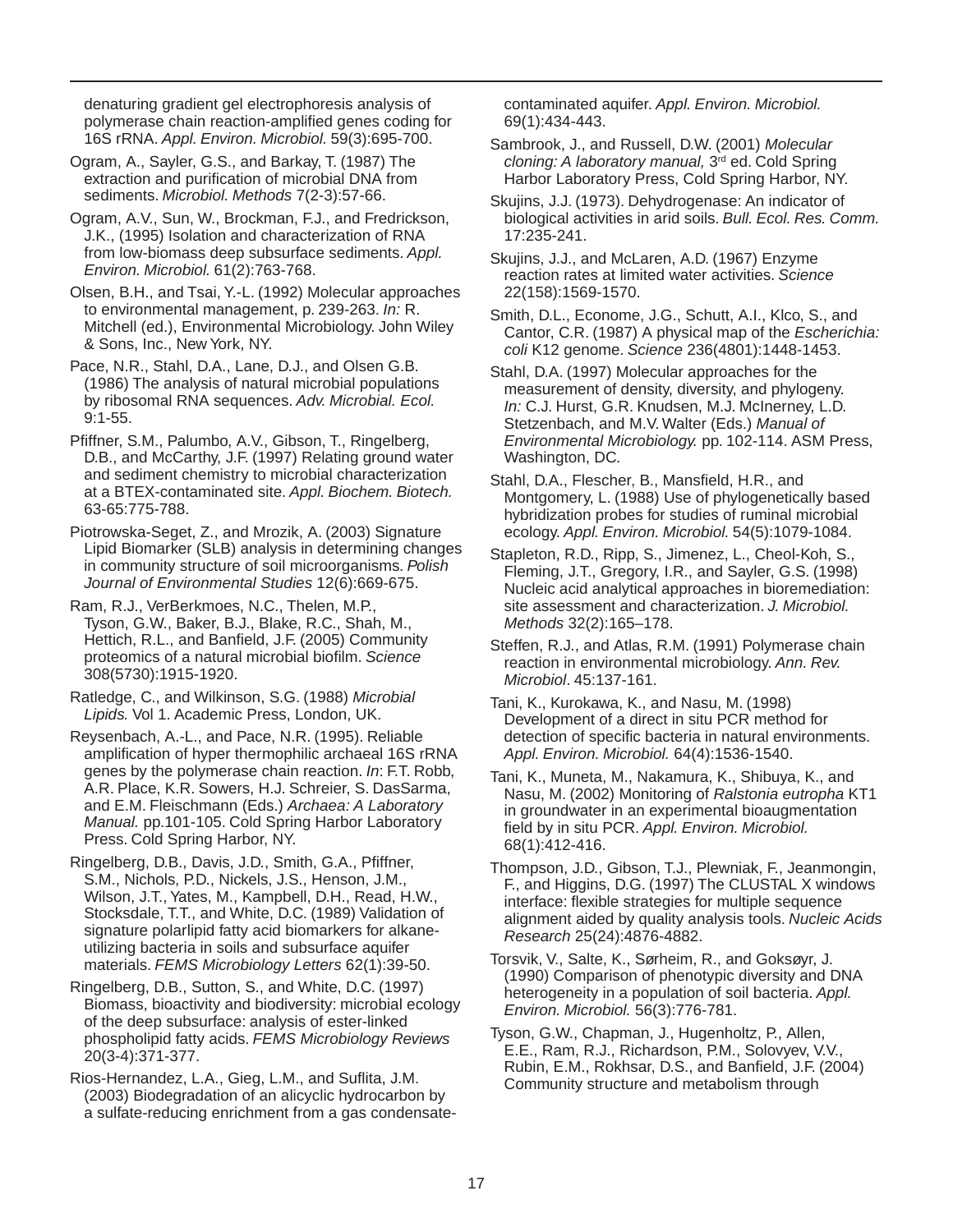reconstruction of microbial genomes from the environment. *Nature* 428(6978):37-43.

- Characterization of the yeast transcriptome. *Cell*  Velculescu, V.E., Zhang, L., Zhou, W., Vogelstein, J., Basrai, M.A., Bassett, Jr., D.E., Hieter, P., Vogelstein, B., and Kinzler, K.W. (1997) 88(2):243-251.
- Wagner, M., Smidt, H., Loy, A., and Zhou, J. (2007) Unravelling microbial communities with DNAmicroarrays: challenges and future directions. *Microbiol. Ecol.* 53(3):498-506.
- Walker, N.J. (2002) A technique whose time has come. *Science* 296(5567):557-558.
- Watanabe, K., Kodama, Y., Hamamura, N., and Kaku, N. (2002) Diversity, abundance, and activity of archaeal populations in oil-contaminated groundwater accumulated at the bottom of an underground crude oil storage cavity. *Appl. Environ. Microbiol.*  68(8):3899–3907.
- White, D.C., and Ringelberg, D.B. (1990) Signature lipid biomarkers for in-situ microbial biomass, community structure and nutritional status of deep subsurface microbiota in relation to geochemical gradients. U.S. Department of Energy (DOE/ER/6098-T2), Washington, DC.
- White, D.C., Bobbie, R.J., King, J.D., Nickels, J.S., and Amoe, P. (1979) Lipid analysis of sediments for microbial biomass and community structure. *In:* C.D. Litchfield, and P.L. Seyfried (Eds.) *Methodology for Biomass Determination and Microbial Activities in Sediments.* pp. 97-103. ASTM STP 673, American Society for Testing and Materials, Philadelphia, PA.
- White, D.C., Pinkapt, H.C., Ringelberg, A.B. (1997) Biomass measurements biochemical approaches. *In:* C.J. Hurst, G.R. Knudson, M.J. McInerney, L.D. Stetzenbach, M.V. Walter, (Eds.) *Manual of Environmental Microbiology.* pp. 91-101, ASM Press, Washington DC.
- White, D.C., Davis, W.M., Nickels, J.S., King, J.D., and Bobbie, R.J. (1979) Determination of the sedimentary microbial biomass by extractable lipid phosphate. *Oecologia* 40(1):51-62.
- Wilkin, R.T., Puls, R.W., and Sewell, G.W. (2002) Longterm performance of permeable reactive barriers using zero-valent iron: an evaluation at two sites. USEPA Environmental Research Brief (EPA/600/S-02/001), Washington DC.
- Zhou, J., Bruns, M.A., and Tiedje, J.M. (1996) DNA recovery from soils of diverse composition. *Appl. Environ. Microbiol.* 62(2):316-322.